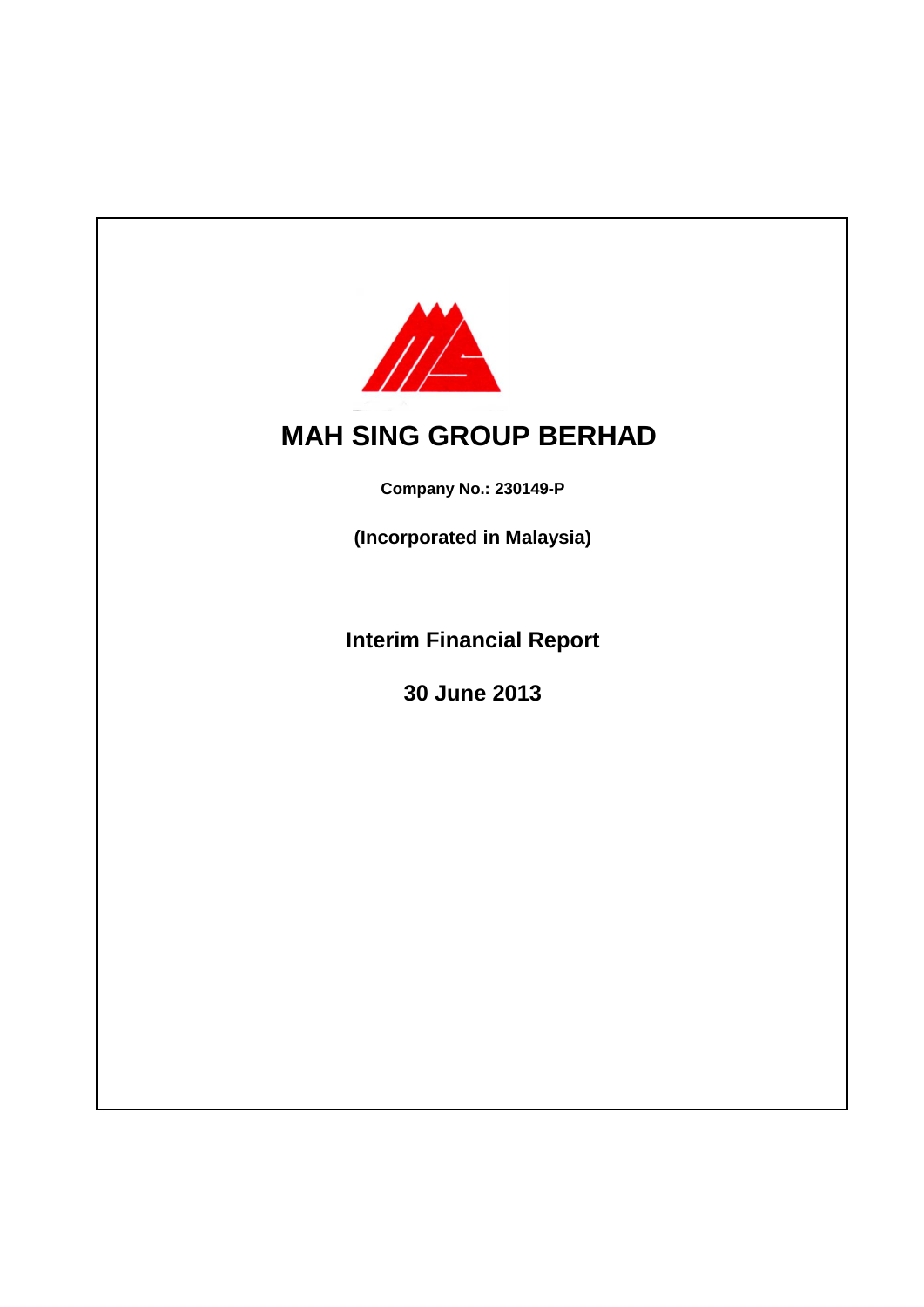# **MAH SING GROUP BERHAD**

**Company No.: 230149-P (Incorporated in Malaysia)**

## **Interim Financial Report - 30 June 2013**

|                                                                 | Page No.     |
|-----------------------------------------------------------------|--------------|
| <b>Condensed Consolidated Statement Of Financial Position</b>   | 1            |
| <b>Condensed Consolidated Income Statement</b>                  | $\mathbf{2}$ |
| <b>Condensed Consolidated Statement Of Comprehensive Income</b> | 3            |
| <b>Condensed Consolidated Statement Of Changes In Equity</b>    | 4            |
| <b>Condensed Consolidated Statement Of Cash Flow</b>            | $5 - 6$      |
| <b>Notes To The Interim Financial Report</b>                    | 7 - 18       |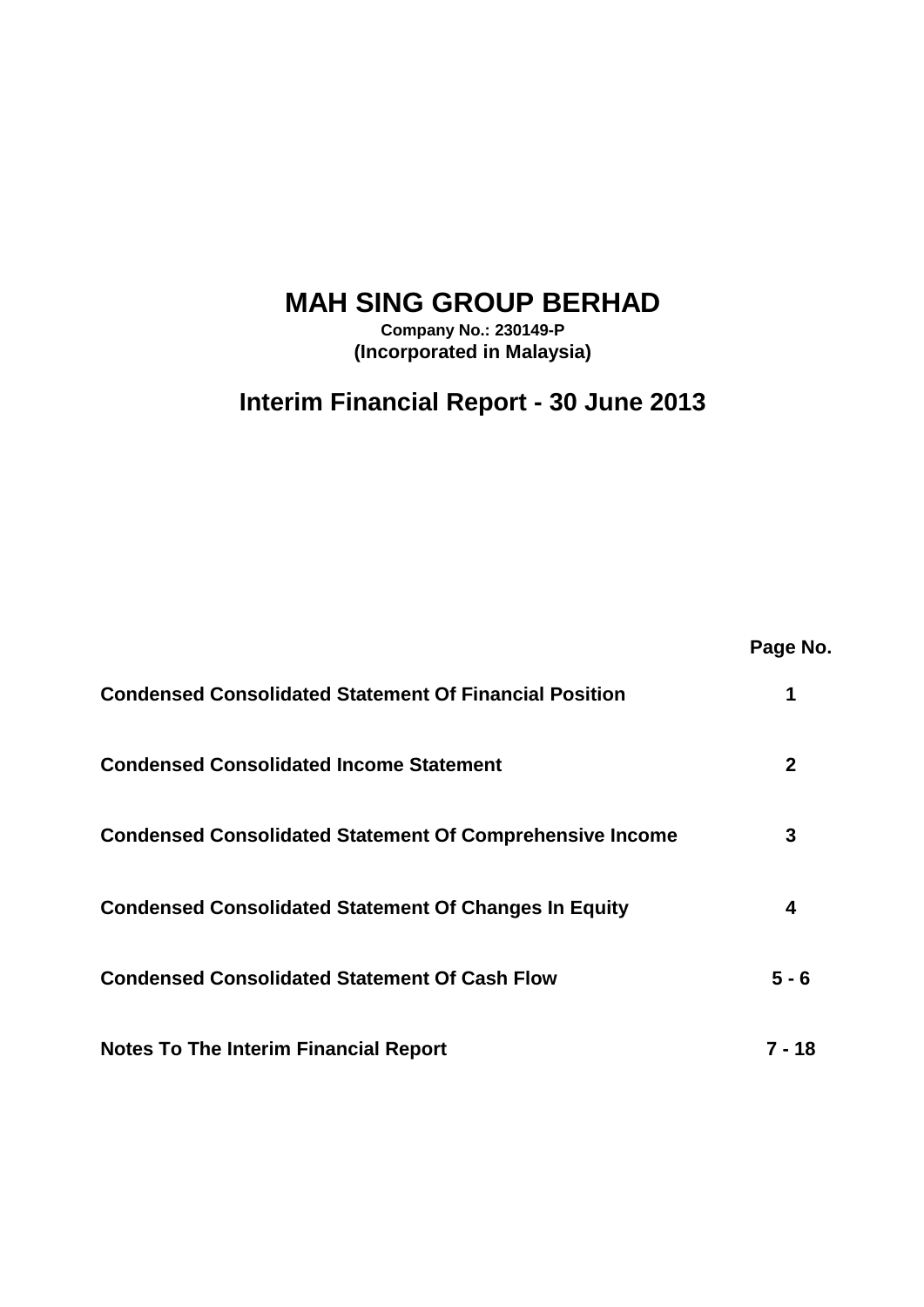## **CONDENSED CONSOLIDATED STATEMENT OF FINANCIAL POSITION**

**As at 30 June 2013**

*(The figures have not been audited)*

| <b>RM'000</b><br><b>RM'000</b><br><b>ASSETS</b><br><b>Non-current Assets</b><br>Property, plant and equipment<br>108,218<br>101,483<br>Prepaid lease payments<br>7,205<br>7,249<br>Investment properties<br>71,926<br>71,126<br>Land held for property development<br>419,280<br>419,280<br>Intangible assets<br>12,541<br>11,497<br>Deferred tax assets<br>57,803<br>64,456<br>675,929<br>676,135<br><b>Current Assets</b><br>Property development costs<br>1,885,233<br>2,021,559<br>Inventories<br>36,432<br>39,722<br>Trade and other receivables<br>565,417<br>398,031<br>Current tax assets<br>6,321<br>6,505<br>Deposits, cash and bank balances<br>797,615<br>589,460<br>3,427,344<br>2,918,951<br>4,103,273<br>3,595,086<br><b>TOTAL ASSETS</b><br>Equity Attributable to Equity Holders of the Company<br>Share capital<br>565,300<br>419,934<br>Share premium<br>408,901<br>140,287<br>Other reserves<br>30,183<br>30,889<br>Retained earnings<br>694,668<br>653,787<br>1,244,897<br>1,699,052<br>Non-controlling interests<br>12,103<br>10,104<br><b>Total Equity</b><br>1,711,155<br>1,255,001<br>Redeemable convertible bonds<br>279,619<br>Term loans<br>837,993<br>Long term and deferred payables<br>57,974<br>57,052<br>Deferred tax liabilities<br>21,348<br>21,973<br>1,196,012<br>946,132<br><b>Current Liabilities</b><br>Trade and other payables<br>985,194<br>1,314,428<br>Term loans<br>41,301<br>28,675<br>Short term borrowings<br>12,434<br>11,305<br><b>Bank overdrafts</b><br>259<br>519<br>Current tax liabilities<br>54,918<br>39,026<br>Dividend payable<br>102,000<br>1,196,106<br>1,393,953<br><b>Total Liabilities</b><br>2,392,118<br>2,340,085<br>4,103,273<br>3,595,086<br>Net assets per share attributable to equity holders of the<br>Company (RM)<br>1.50 |                                     | AS AT<br>30/6/2013 | (AUDITED)<br>AS AT<br>31/12/2012 |
|-------------------------------------------------------------------------------------------------------------------------------------------------------------------------------------------------------------------------------------------------------------------------------------------------------------------------------------------------------------------------------------------------------------------------------------------------------------------------------------------------------------------------------------------------------------------------------------------------------------------------------------------------------------------------------------------------------------------------------------------------------------------------------------------------------------------------------------------------------------------------------------------------------------------------------------------------------------------------------------------------------------------------------------------------------------------------------------------------------------------------------------------------------------------------------------------------------------------------------------------------------------------------------------------------------------------------------------------------------------------------------------------------------------------------------------------------------------------------------------------------------------------------------------------------------------------------------------------------------------------------------------------------------------------------------------------------------------------------------------------------------------------------------------------------------|-------------------------------------|--------------------|----------------------------------|
|                                                                                                                                                                                                                                                                                                                                                                                                                                                                                                                                                                                                                                                                                                                                                                                                                                                                                                                                                                                                                                                                                                                                                                                                                                                                                                                                                                                                                                                                                                                                                                                                                                                                                                                                                                                                       |                                     |                    |                                  |
|                                                                                                                                                                                                                                                                                                                                                                                                                                                                                                                                                                                                                                                                                                                                                                                                                                                                                                                                                                                                                                                                                                                                                                                                                                                                                                                                                                                                                                                                                                                                                                                                                                                                                                                                                                                                       |                                     |                    |                                  |
|                                                                                                                                                                                                                                                                                                                                                                                                                                                                                                                                                                                                                                                                                                                                                                                                                                                                                                                                                                                                                                                                                                                                                                                                                                                                                                                                                                                                                                                                                                                                                                                                                                                                                                                                                                                                       |                                     |                    |                                  |
|                                                                                                                                                                                                                                                                                                                                                                                                                                                                                                                                                                                                                                                                                                                                                                                                                                                                                                                                                                                                                                                                                                                                                                                                                                                                                                                                                                                                                                                                                                                                                                                                                                                                                                                                                                                                       |                                     |                    |                                  |
|                                                                                                                                                                                                                                                                                                                                                                                                                                                                                                                                                                                                                                                                                                                                                                                                                                                                                                                                                                                                                                                                                                                                                                                                                                                                                                                                                                                                                                                                                                                                                                                                                                                                                                                                                                                                       |                                     |                    |                                  |
|                                                                                                                                                                                                                                                                                                                                                                                                                                                                                                                                                                                                                                                                                                                                                                                                                                                                                                                                                                                                                                                                                                                                                                                                                                                                                                                                                                                                                                                                                                                                                                                                                                                                                                                                                                                                       |                                     |                    |                                  |
|                                                                                                                                                                                                                                                                                                                                                                                                                                                                                                                                                                                                                                                                                                                                                                                                                                                                                                                                                                                                                                                                                                                                                                                                                                                                                                                                                                                                                                                                                                                                                                                                                                                                                                                                                                                                       |                                     |                    |                                  |
|                                                                                                                                                                                                                                                                                                                                                                                                                                                                                                                                                                                                                                                                                                                                                                                                                                                                                                                                                                                                                                                                                                                                                                                                                                                                                                                                                                                                                                                                                                                                                                                                                                                                                                                                                                                                       |                                     |                    |                                  |
|                                                                                                                                                                                                                                                                                                                                                                                                                                                                                                                                                                                                                                                                                                                                                                                                                                                                                                                                                                                                                                                                                                                                                                                                                                                                                                                                                                                                                                                                                                                                                                                                                                                                                                                                                                                                       |                                     |                    |                                  |
|                                                                                                                                                                                                                                                                                                                                                                                                                                                                                                                                                                                                                                                                                                                                                                                                                                                                                                                                                                                                                                                                                                                                                                                                                                                                                                                                                                                                                                                                                                                                                                                                                                                                                                                                                                                                       |                                     |                    |                                  |
|                                                                                                                                                                                                                                                                                                                                                                                                                                                                                                                                                                                                                                                                                                                                                                                                                                                                                                                                                                                                                                                                                                                                                                                                                                                                                                                                                                                                                                                                                                                                                                                                                                                                                                                                                                                                       |                                     |                    |                                  |
|                                                                                                                                                                                                                                                                                                                                                                                                                                                                                                                                                                                                                                                                                                                                                                                                                                                                                                                                                                                                                                                                                                                                                                                                                                                                                                                                                                                                                                                                                                                                                                                                                                                                                                                                                                                                       |                                     |                    |                                  |
|                                                                                                                                                                                                                                                                                                                                                                                                                                                                                                                                                                                                                                                                                                                                                                                                                                                                                                                                                                                                                                                                                                                                                                                                                                                                                                                                                                                                                                                                                                                                                                                                                                                                                                                                                                                                       |                                     |                    |                                  |
|                                                                                                                                                                                                                                                                                                                                                                                                                                                                                                                                                                                                                                                                                                                                                                                                                                                                                                                                                                                                                                                                                                                                                                                                                                                                                                                                                                                                                                                                                                                                                                                                                                                                                                                                                                                                       |                                     |                    |                                  |
|                                                                                                                                                                                                                                                                                                                                                                                                                                                                                                                                                                                                                                                                                                                                                                                                                                                                                                                                                                                                                                                                                                                                                                                                                                                                                                                                                                                                                                                                                                                                                                                                                                                                                                                                                                                                       |                                     |                    |                                  |
|                                                                                                                                                                                                                                                                                                                                                                                                                                                                                                                                                                                                                                                                                                                                                                                                                                                                                                                                                                                                                                                                                                                                                                                                                                                                                                                                                                                                                                                                                                                                                                                                                                                                                                                                                                                                       |                                     |                    |                                  |
|                                                                                                                                                                                                                                                                                                                                                                                                                                                                                                                                                                                                                                                                                                                                                                                                                                                                                                                                                                                                                                                                                                                                                                                                                                                                                                                                                                                                                                                                                                                                                                                                                                                                                                                                                                                                       |                                     |                    |                                  |
|                                                                                                                                                                                                                                                                                                                                                                                                                                                                                                                                                                                                                                                                                                                                                                                                                                                                                                                                                                                                                                                                                                                                                                                                                                                                                                                                                                                                                                                                                                                                                                                                                                                                                                                                                                                                       | <b>EQUITY AND LIABILITIES</b>       |                    |                                  |
|                                                                                                                                                                                                                                                                                                                                                                                                                                                                                                                                                                                                                                                                                                                                                                                                                                                                                                                                                                                                                                                                                                                                                                                                                                                                                                                                                                                                                                                                                                                                                                                                                                                                                                                                                                                                       |                                     |                    |                                  |
|                                                                                                                                                                                                                                                                                                                                                                                                                                                                                                                                                                                                                                                                                                                                                                                                                                                                                                                                                                                                                                                                                                                                                                                                                                                                                                                                                                                                                                                                                                                                                                                                                                                                                                                                                                                                       |                                     |                    |                                  |
|                                                                                                                                                                                                                                                                                                                                                                                                                                                                                                                                                                                                                                                                                                                                                                                                                                                                                                                                                                                                                                                                                                                                                                                                                                                                                                                                                                                                                                                                                                                                                                                                                                                                                                                                                                                                       |                                     |                    |                                  |
|                                                                                                                                                                                                                                                                                                                                                                                                                                                                                                                                                                                                                                                                                                                                                                                                                                                                                                                                                                                                                                                                                                                                                                                                                                                                                                                                                                                                                                                                                                                                                                                                                                                                                                                                                                                                       |                                     |                    |                                  |
|                                                                                                                                                                                                                                                                                                                                                                                                                                                                                                                                                                                                                                                                                                                                                                                                                                                                                                                                                                                                                                                                                                                                                                                                                                                                                                                                                                                                                                                                                                                                                                                                                                                                                                                                                                                                       |                                     |                    |                                  |
|                                                                                                                                                                                                                                                                                                                                                                                                                                                                                                                                                                                                                                                                                                                                                                                                                                                                                                                                                                                                                                                                                                                                                                                                                                                                                                                                                                                                                                                                                                                                                                                                                                                                                                                                                                                                       |                                     |                    |                                  |
|                                                                                                                                                                                                                                                                                                                                                                                                                                                                                                                                                                                                                                                                                                                                                                                                                                                                                                                                                                                                                                                                                                                                                                                                                                                                                                                                                                                                                                                                                                                                                                                                                                                                                                                                                                                                       |                                     |                    |                                  |
|                                                                                                                                                                                                                                                                                                                                                                                                                                                                                                                                                                                                                                                                                                                                                                                                                                                                                                                                                                                                                                                                                                                                                                                                                                                                                                                                                                                                                                                                                                                                                                                                                                                                                                                                                                                                       | <b>Non-current Liabilities</b>      |                    |                                  |
|                                                                                                                                                                                                                                                                                                                                                                                                                                                                                                                                                                                                                                                                                                                                                                                                                                                                                                                                                                                                                                                                                                                                                                                                                                                                                                                                                                                                                                                                                                                                                                                                                                                                                                                                                                                                       |                                     |                    | 275,785                          |
|                                                                                                                                                                                                                                                                                                                                                                                                                                                                                                                                                                                                                                                                                                                                                                                                                                                                                                                                                                                                                                                                                                                                                                                                                                                                                                                                                                                                                                                                                                                                                                                                                                                                                                                                                                                                       |                                     |                    | 590,400                          |
|                                                                                                                                                                                                                                                                                                                                                                                                                                                                                                                                                                                                                                                                                                                                                                                                                                                                                                                                                                                                                                                                                                                                                                                                                                                                                                                                                                                                                                                                                                                                                                                                                                                                                                                                                                                                       |                                     |                    |                                  |
|                                                                                                                                                                                                                                                                                                                                                                                                                                                                                                                                                                                                                                                                                                                                                                                                                                                                                                                                                                                                                                                                                                                                                                                                                                                                                                                                                                                                                                                                                                                                                                                                                                                                                                                                                                                                       |                                     |                    |                                  |
|                                                                                                                                                                                                                                                                                                                                                                                                                                                                                                                                                                                                                                                                                                                                                                                                                                                                                                                                                                                                                                                                                                                                                                                                                                                                                                                                                                                                                                                                                                                                                                                                                                                                                                                                                                                                       |                                     |                    |                                  |
|                                                                                                                                                                                                                                                                                                                                                                                                                                                                                                                                                                                                                                                                                                                                                                                                                                                                                                                                                                                                                                                                                                                                                                                                                                                                                                                                                                                                                                                                                                                                                                                                                                                                                                                                                                                                       |                                     |                    |                                  |
|                                                                                                                                                                                                                                                                                                                                                                                                                                                                                                                                                                                                                                                                                                                                                                                                                                                                                                                                                                                                                                                                                                                                                                                                                                                                                                                                                                                                                                                                                                                                                                                                                                                                                                                                                                                                       |                                     |                    |                                  |
|                                                                                                                                                                                                                                                                                                                                                                                                                                                                                                                                                                                                                                                                                                                                                                                                                                                                                                                                                                                                                                                                                                                                                                                                                                                                                                                                                                                                                                                                                                                                                                                                                                                                                                                                                                                                       |                                     |                    |                                  |
|                                                                                                                                                                                                                                                                                                                                                                                                                                                                                                                                                                                                                                                                                                                                                                                                                                                                                                                                                                                                                                                                                                                                                                                                                                                                                                                                                                                                                                                                                                                                                                                                                                                                                                                                                                                                       |                                     |                    |                                  |
|                                                                                                                                                                                                                                                                                                                                                                                                                                                                                                                                                                                                                                                                                                                                                                                                                                                                                                                                                                                                                                                                                                                                                                                                                                                                                                                                                                                                                                                                                                                                                                                                                                                                                                                                                                                                       |                                     |                    |                                  |
|                                                                                                                                                                                                                                                                                                                                                                                                                                                                                                                                                                                                                                                                                                                                                                                                                                                                                                                                                                                                                                                                                                                                                                                                                                                                                                                                                                                                                                                                                                                                                                                                                                                                                                                                                                                                       |                                     |                    |                                  |
|                                                                                                                                                                                                                                                                                                                                                                                                                                                                                                                                                                                                                                                                                                                                                                                                                                                                                                                                                                                                                                                                                                                                                                                                                                                                                                                                                                                                                                                                                                                                                                                                                                                                                                                                                                                                       |                                     |                    |                                  |
|                                                                                                                                                                                                                                                                                                                                                                                                                                                                                                                                                                                                                                                                                                                                                                                                                                                                                                                                                                                                                                                                                                                                                                                                                                                                                                                                                                                                                                                                                                                                                                                                                                                                                                                                                                                                       |                                     |                    |                                  |
|                                                                                                                                                                                                                                                                                                                                                                                                                                                                                                                                                                                                                                                                                                                                                                                                                                                                                                                                                                                                                                                                                                                                                                                                                                                                                                                                                                                                                                                                                                                                                                                                                                                                                                                                                                                                       |                                     |                    |                                  |
|                                                                                                                                                                                                                                                                                                                                                                                                                                                                                                                                                                                                                                                                                                                                                                                                                                                                                                                                                                                                                                                                                                                                                                                                                                                                                                                                                                                                                                                                                                                                                                                                                                                                                                                                                                                                       | <b>TOTAL EQUITY AND LIABILITIES</b> |                    |                                  |
|                                                                                                                                                                                                                                                                                                                                                                                                                                                                                                                                                                                                                                                                                                                                                                                                                                                                                                                                                                                                                                                                                                                                                                                                                                                                                                                                                                                                                                                                                                                                                                                                                                                                                                                                                                                                       |                                     |                    |                                  |
|                                                                                                                                                                                                                                                                                                                                                                                                                                                                                                                                                                                                                                                                                                                                                                                                                                                                                                                                                                                                                                                                                                                                                                                                                                                                                                                                                                                                                                                                                                                                                                                                                                                                                                                                                                                                       |                                     |                    | 1.48                             |

The Condensed Consolidated Statement of Financial Position should be read in conjunction with the audited financial statements for the financial year ended 31 December 2012 and the accompanying explanatory notes attached to the interim financial report.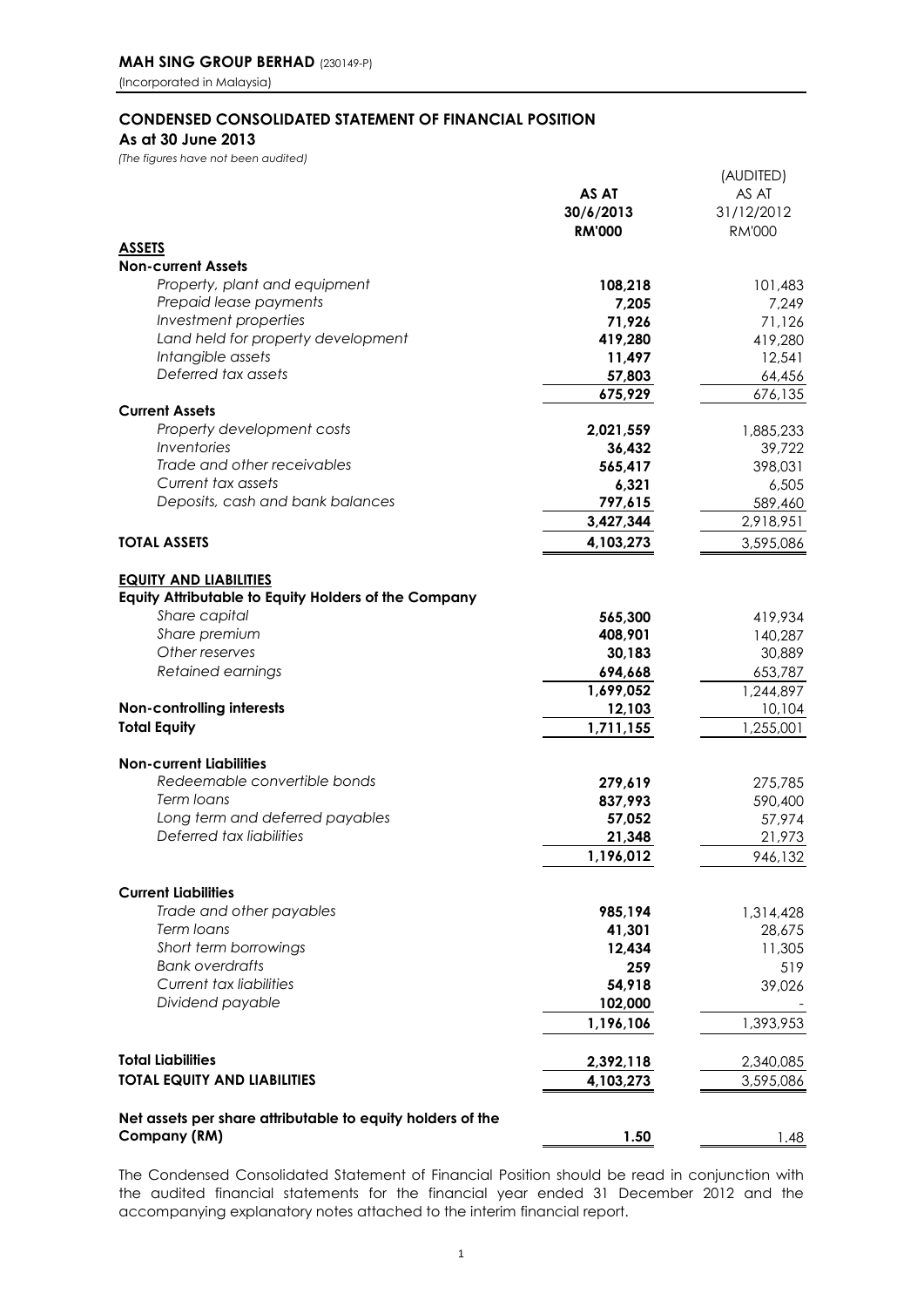#### **CONDENSED CONSOLIDATED INCOME STATEMENT**

### **For the financial period ended 30 June 2013**

*(The figures have not been audited)*

|                                                                                           | 3 months ended                          |                                        | Period ended                              |                                            |  |
|-------------------------------------------------------------------------------------------|-----------------------------------------|----------------------------------------|-------------------------------------------|--------------------------------------------|--|
|                                                                                           | 30/6/2013<br><b>RM'000</b>              | 30/6/2012<br><b>RM'000</b>             | 30/6/2013<br><b>RM'000</b>                | 30/6/2012<br><b>RM'000</b>                 |  |
| Revenue                                                                                   | 475,749                                 | 455,200                                | 898,892                                   | 912,975                                    |  |
| Cost of sales                                                                             | (320, 167)                              | (325, 155)                             | (604, 519)                                | (650,584)                                  |  |
| Gross profit<br>Other income<br>Selling and marketing expenses<br>Administrative expenses | 155,582<br>4,905<br>(28, 993)           | 130,045<br>7,810<br>(19, 240)          | 294,373<br>8,591<br>(50, 785)             | 262,391<br>12,769<br>(36, 163)             |  |
| Other operating expenses<br>Interest income<br>Finance costs                              | (35, 541)<br>(1, 919)<br>2,994<br>(806) | (29, 757)<br>(8,674)<br>3,301<br>(547) | (68, 301)<br>(3,843)<br>9,624<br>(1, 420) | (57,194)<br>(18, 216)<br>4,554<br>(1, 019) |  |
| Profit before taxation                                                                    | 96,222                                  | 82,938                                 | 188,239                                   | 167,122                                    |  |
| Income tax expense                                                                        | (26, 238)                               | (22, 785)                              | (48, 838)                                 | (46,992)                                   |  |
| Profit for the period                                                                     | 69,984                                  | 60,153                                 | 139,401                                   | 120,130                                    |  |
| Profit attributable to:                                                                   |                                         |                                        |                                           |                                            |  |
| Equity holders of the Company                                                             | 69,826                                  | 60,066                                 | 139,300                                   | 119,986                                    |  |
| Non-controlling interests                                                                 | 158                                     | 87                                     | 101                                       | 144                                        |  |
|                                                                                           | 69,984                                  | 60,153                                 | 139,401                                   | 120,130                                    |  |

Earnings per share attributable to equity holders of the Company:

| - Basic (sen)            | Note B13 | 5.17 | 6.01 | 11.32 | $12.0^{\circ}$ |
|--------------------------|----------|------|------|-------|----------------|
|                          |          |      |      |       |                |
| - Diluted (sen) Note B13 |          | 4.91 | 5.95 | 10.76 | 89. ا          |

The Condensed Consolidated Income Statement should be read in conjunction with the audited financial statements for the financial year ended 31 December 2012 and the accompanying explanatory notes attached to the interim financial report.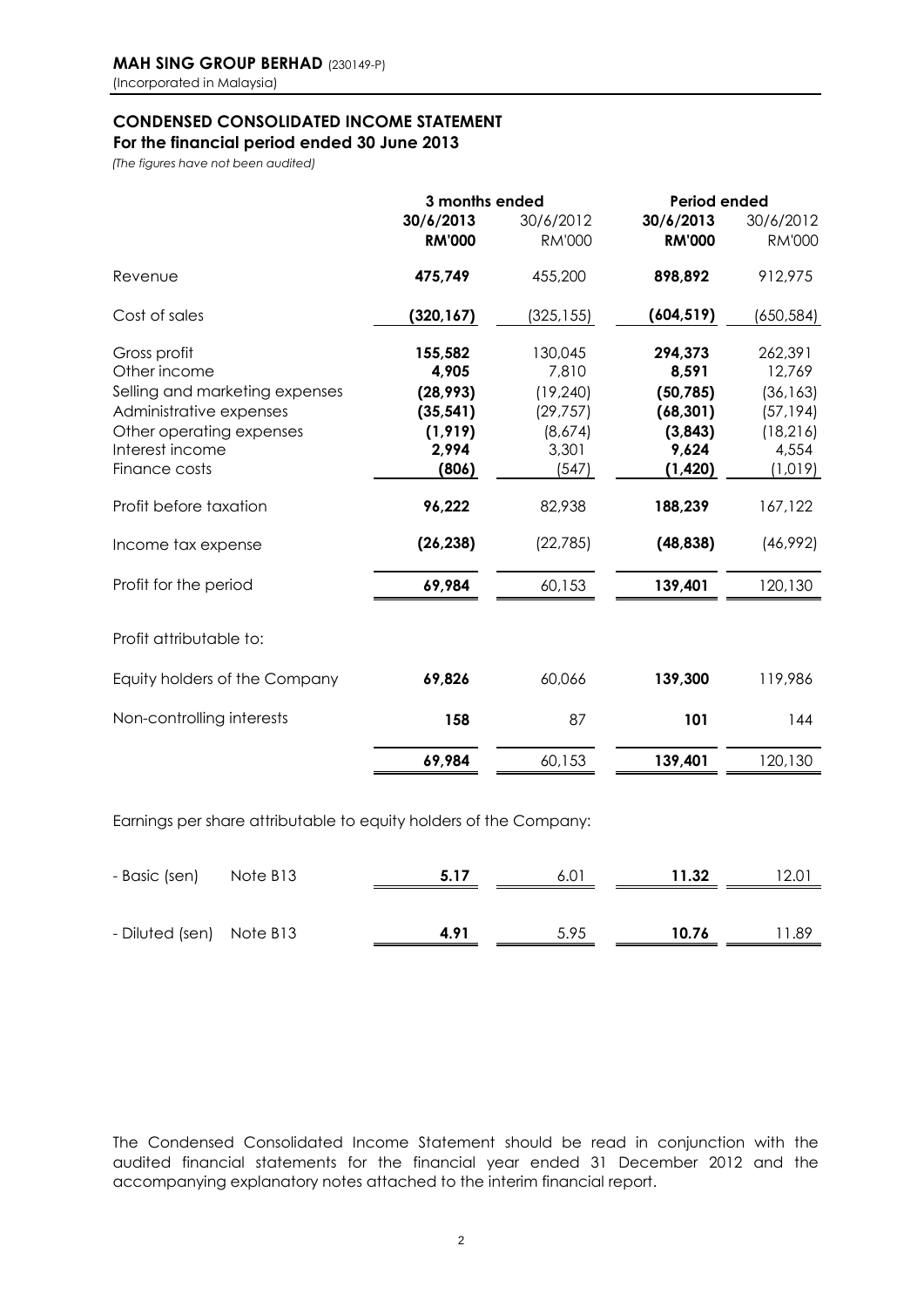### **CONDENSED CONSOLIDATED STATEMENT OF COMPREHENSIVE INCOME**

**For the financial period ended 30 June 2013**

*(The figures have not been audited)*

|                                                                   | 3 months ended |               | Period ended  |               |  |
|-------------------------------------------------------------------|----------------|---------------|---------------|---------------|--|
|                                                                   | 30/6/2013      | 30/6/2012     | 30/6/2013     | 30/6/2012     |  |
|                                                                   | <b>RM'000</b>  | <b>RM'000</b> | <b>RM'000</b> | <b>RM'000</b> |  |
| Profit for the period                                             | 69,984         | 60.153        | 139,401       | 120,130       |  |
| Foreign currency translation difference for<br>foreign operations | 706            | 1,106         | 1,054         | 189           |  |
| Total comprehensive income for the period                         | 70,690         | 61,259        | 140,455       | 120,319       |  |
| Total comprehensive income attributable to:                       |                |               |               |               |  |
| Equity holders of the Company                                     | 70,316         | 60,809        | 140.024       | 120,160       |  |
| Non-controlling interests                                         | 374            | 450           | 431           | 159           |  |

**70,690** 61,259 **140,455** 120,319

The Condensed Consolidated Statement of Comprehensive Income should be read in conjunction with the audited financial statements for the financial year ended 31 December 2012 and the accompanying explanatory notes attached to the interim financial report.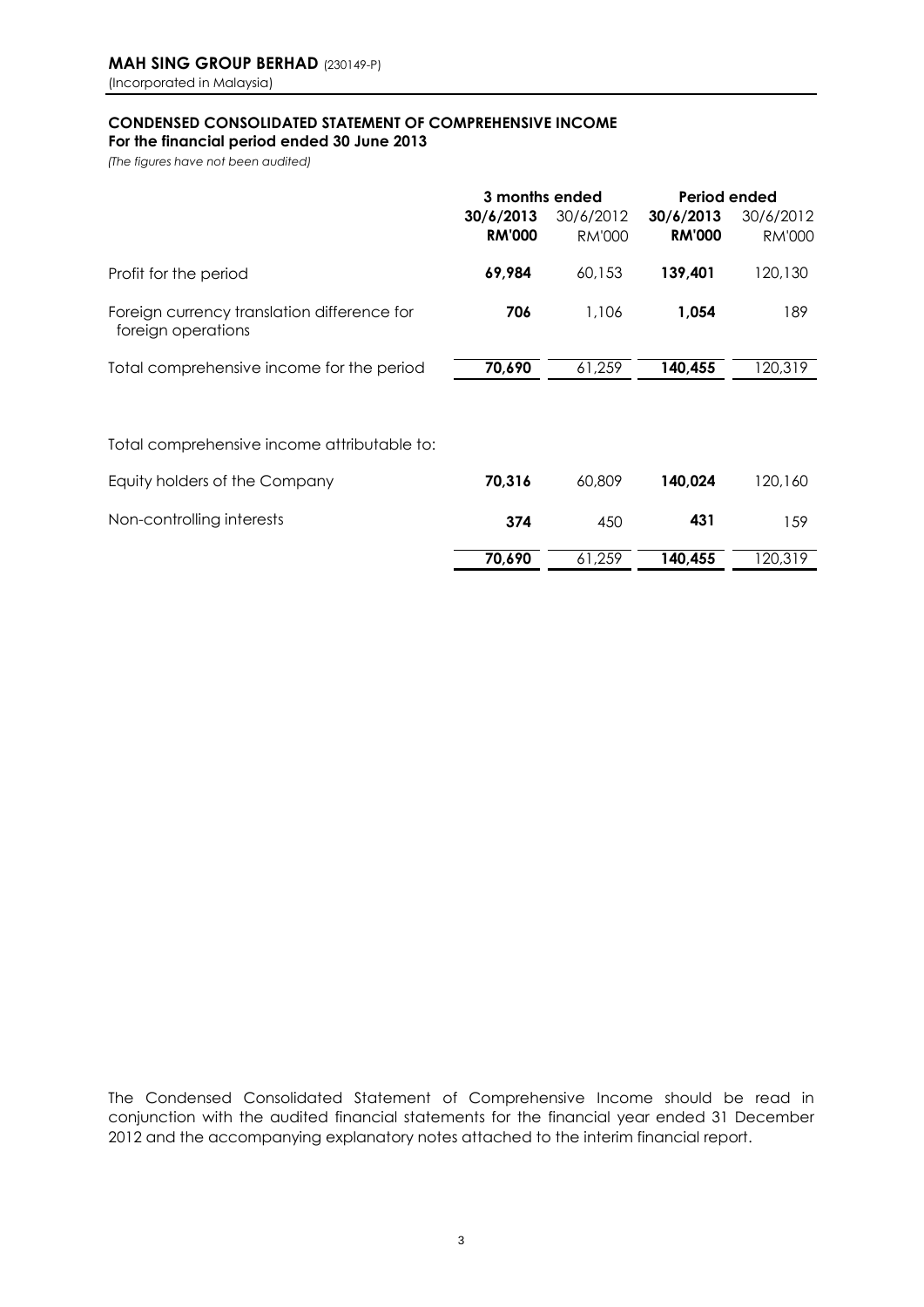#### **CONDENSED CONSOLIDATED STATEMENT OF CHANGES IN EQUITY**

**For the financial period ended 30 June 2013**

*(The figures have not been audited)*

|                                                                        | Attributable to equity holders of the Company |                          |                             |                         |                          |               |                |                     |               |
|------------------------------------------------------------------------|-----------------------------------------------|--------------------------|-----------------------------|-------------------------|--------------------------|---------------|----------------|---------------------|---------------|
|                                                                        | Non-Distributable                             |                          |                             | Distributable           |                          |               |                |                     |               |
|                                                                        | Share                                         | Share                    | Equity-settled<br>employees | Exchange<br>fluctuation | Other                    | Retained      |                | Non-<br>controlling | Total         |
| 6 months ended 30 June 2013                                            | capital                                       | premium                  | benefit reserve             | reserve                 | reserve                  | earnings      | Total          | interests           | Equity        |
|                                                                        | <b>RM'000</b>                                 | <b>RM'000</b>            | <b>RM'000</b>               | <b>RM'000</b>           | <b>RM'000</b>            | <b>RM'000</b> | <b>RM'000</b>  | <b>RM'000</b>       | <b>RM'000</b> |
| <b>Balance at 1/1/2013</b>                                             | 419,934                                       | 140,287                  | 10,614                      | 3,146                   | 17,129                   | 653,787       | 1,244,897      | 10,104              | 1,255,001     |
| Amount recognised directly in equity:                                  |                                               |                          |                             |                         |                          |               |                |                     |               |
| Profit for the financial period                                        |                                               | $\overline{\phantom{a}}$ |                             |                         | $\blacksquare$           | 139,300       | 139,300        | 101                 | 139,401       |
| Other comprehensive income                                             |                                               | $\blacksquare$           | $\blacksquare$              | 724                     |                          |               | 724            | 330                 | 1,054         |
| Total comprehensive income for the period                              |                                               | $\blacksquare$           | ۰                           | 724                     | $\blacksquare$           | 139,300       | 140,024        | 431                 | 140,455       |
| Issuance of ordinary shares pursuant to Rights Issue                   | 140,050                                       | 257,692                  |                             |                         |                          |               | 397,742        |                     | 397,742       |
| Issuance of ordinary shares pursuant to warrants exercised             | 27                                            | 103                      |                             |                         |                          |               | 130            |                     | 130           |
| Recognition of share-based payment                                     |                                               | $\blacksquare$           | 2,151                       |                         |                          |               | 2,151          |                     | 2,151         |
| Issuance of ordinary shares pursuant to ESOS exercised and ESOS lapsed | 5,289                                         | 10,819                   | (3, 581)                    |                         | $\,$                     | 3,581         | 16,108         |                     | 16,108        |
| Dividends for the financial year ended 31 December 2012                |                                               | $\blacksquare$           |                             |                         | $\overline{\phantom{a}}$ | (102,000)     | (102,000)      |                     | (102,000)     |
| Shares issued to non-controlling interest                              |                                               | ۰                        |                             |                         |                          |               | $\blacksquare$ | 1,568               | 1,568         |
| Balance at 30/6/2013                                                   | 565,300                                       | 408,901                  | 9,184                       | 3,870                   | 17,129                   | 694,668       | 1,699,052      | 12,103              | 1,711,155     |

|                                                                        | Attributable to equity holders of the Company |                          |                              |                        |                          |                      |                          |                          |                 |
|------------------------------------------------------------------------|-----------------------------------------------|--------------------------|------------------------------|------------------------|--------------------------|----------------------|--------------------------|--------------------------|-----------------|
|                                                                        |                                               | Non-Distributable        |                              |                        |                          | Distributable        |                          |                          |                 |
|                                                                        |                                               |                          | Equity-settled               | Exchange               |                          |                      |                          | Non-                     |                 |
| 6 months ended 30 June 2012                                            | Share<br>capital                              | Share<br>premium         | employees<br>benefit reserve | fluctuation<br>reserve | Other<br>reserve         | Retained<br>earnings | Total                    | controlling<br>interests | Total<br>Equity |
|                                                                        | <b>RM'000</b>                                 | <b>RM'000</b>            | <b>RM'000</b>                | <b>RM'000</b>          | RM'000                   | <b>RM'000</b>        | <b>RM'000</b>            | <b>RM'000</b>            | <b>RM'000</b>   |
| Balance at 1/1/2012                                                    | 415,936                                       | 131,101                  | 8,451                        | 3,768                  | 17,129                   | 496,766              | 1,073,151                | 15,338                   | 088,489         |
| Amount recognised directly in equity:                                  |                                               |                          |                              |                        |                          |                      |                          |                          |                 |
| Profit for the financial period                                        |                                               |                          |                              |                        | $\sim$                   | 119.986              | 119.986                  | 144                      | 120,130         |
| Other comprehensive income                                             |                                               | ۰                        | $\overline{\phantom{a}}$     | 174                    |                          |                      | 174                      | 15                       | 189             |
| Total comprehensive income for the period                              | -                                             | ٠                        | $\overline{\phantom{0}}$     | 174                    | $\overline{\phantom{a}}$ | 119,986              | 120,160                  | 159                      | 120,319         |
| Recognition of share-based payment                                     |                                               |                          | 2.447                        |                        | $\overline{\phantom{a}}$ |                      | 2.447                    |                          | 2,447           |
| Issuance of ordinary shares pursuant to ESOS exercised and ESOS lapsed | 882                                           | 2,028                    | (628)                        |                        | $\overline{\phantom{a}}$ | 628                  | 2,910                    | $\overline{\phantom{a}}$ | 2,910           |
| Dividends for the financial year ended 31 December 2011                |                                               | $\overline{\phantom{a}}$ |                              |                        | $\overline{\phantom{a}}$ | (68, 792)            | (68, 792)                |                          | (68, 792)       |
| Dividend paid to non-controlling interest                              | -                                             | ۰                        | ٠                            |                        |                          |                      | $\overline{\phantom{a}}$ | (2,850)                  | (2,850)         |
| Balance at 30/6/2012                                                   | 416,818                                       | 133,129                  | 10,270                       | 3,942                  | 17,129                   | 548,588              | 1,129,876                | 12,647                   | ,142,523        |

The Condensed Consolidated Statement of Changes in Equity should be read in conjunction with the audited financial statements for the financial year ended 31 December 2012 and the accompanying explanatory notes attached to the interim financial report.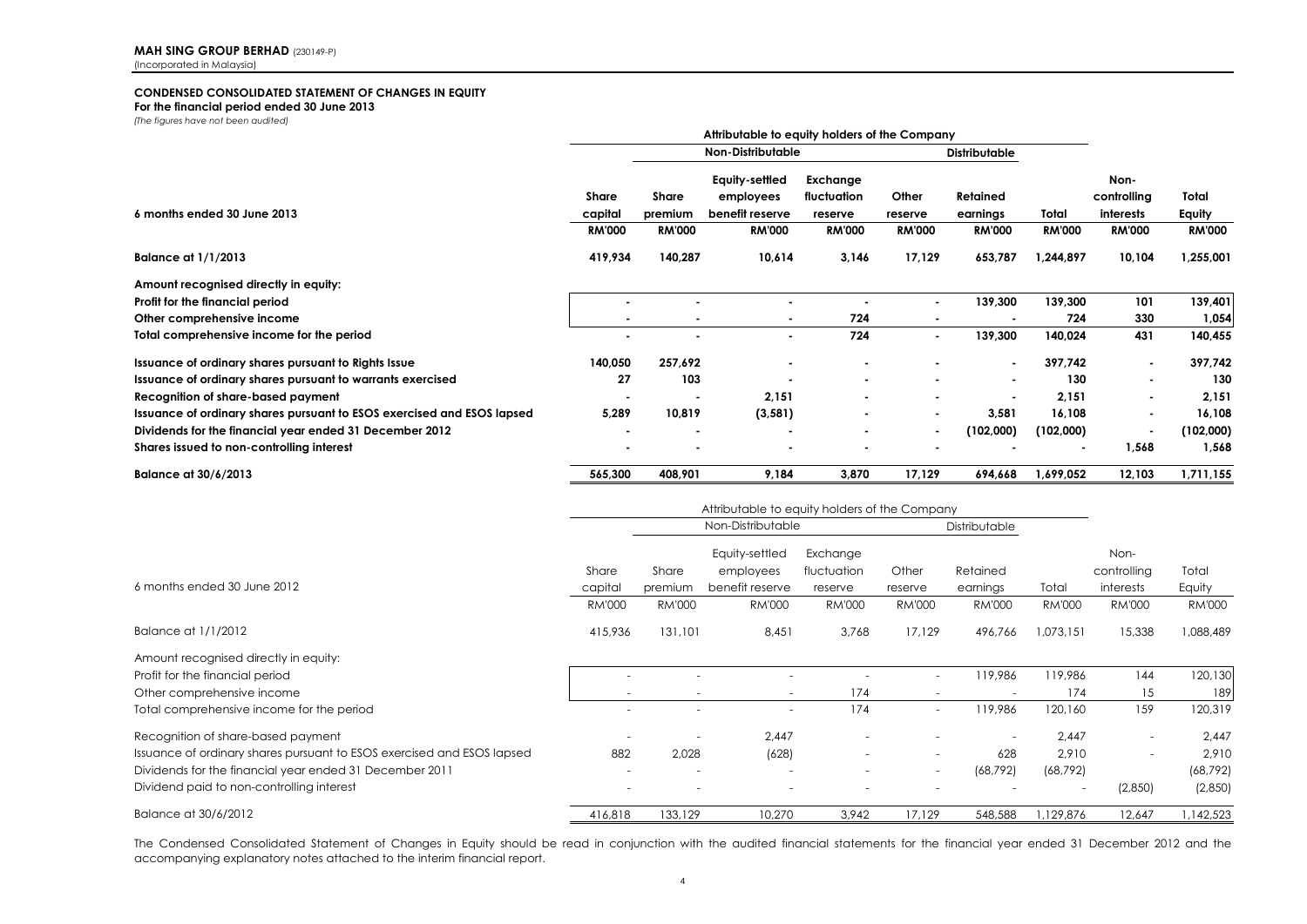### **CONDENSED CONSOLIDATED STATEMENT OF CASH FLOW**

**For the financial period ended 30 June 2013**

*(The figures have not been audited)*

|                                                                                             | 6 months      | 6 months      |
|---------------------------------------------------------------------------------------------|---------------|---------------|
|                                                                                             | ended         | ended         |
|                                                                                             | 30/6/2013     | 30/6/2012     |
|                                                                                             | <b>RM'000</b> | <b>RM'000</b> |
| <b>Operating Activities</b>                                                                 |               |               |
| Profit before taxation                                                                      | 188,239       | 167,122       |
| Adjustments for:                                                                            |               |               |
| Non-cash items                                                                              | 12,953        | 9,089         |
| Non-operating items                                                                         | (118)         | (7,761)       |
| Operating profit before changes in working capital                                          | 201,074       | 168,450       |
| Net change in inventories                                                                   | 3,235         | 6,310         |
| Net change in payables                                                                      | (33, 313)     | 127,583       |
| Net change in property development costs                                                    | (116, 135)    | (79, 287)     |
| Net change in receivables                                                                   | (165, 517)    | (121, 074)    |
| Cash (used in)/generated from operations                                                    | (110, 656)    | 101,982       |
| Interest paid                                                                               | (19, 978)     | (16, 245)     |
| Interest received                                                                           | 14,687        | 8,780         |
| Tax paid                                                                                    | (26, 734)     | (32,906)      |
| Net cash (used in)/generated from operating activities                                      | (142,681)     | 61,611        |
|                                                                                             |               |               |
| <b>Investing Activities</b>                                                                 |               |               |
| Acquisition of investment in a subsidiary                                                   |               | (56, 758)     |
| Additions to property, plant and equipment                                                  | (13,740)      | (10,635)      |
| Additions to investment properties                                                          | (800)         | (3, 378)      |
| Payment for land held for property development                                              | (302, 439)    |               |
| Payment for acquisition of balance of equity in a subsidiary                                |               | (5,000)       |
| Payment for prepaid lease land                                                              |               | (4,872)       |
| Proceeds from disposal of property, plant and equipment                                     | 938           | 613           |
| Net cash used in investing activities                                                       | (316, 041)    | (80,030)      |
|                                                                                             |               |               |
| <b>Financing Activities</b>                                                                 |               |               |
| Dividends paid to non-controlling interests                                                 |               | (2,850)       |
| Payment for corporate exercise expenses<br>Proceeds from issuance of shares by subsidiaries | (4, 249)      |               |
| to non-controlling interest                                                                 | 1,568         |               |
|                                                                                             | 261,100       |               |
| Net proceeds from/(repayment of) borrowings                                                 |               | (87,099)      |
| Net placement/(withdrawal) of deposits with licensed<br>banks as collateral/Escrow Account  | 26,537        | (5, 129)      |
| Payment of bonds coupon                                                                     | (5, 267)      | (5, 267)      |
| Proceeds from warrants exercised                                                            | 130           |               |
| Proceeds from Rights Issue                                                                  | 397,742       |               |
| Proceeds from ESOS exercised                                                                | 16,108        | 2,910         |
| Net cash generated from/(used in) financing activities                                      | 693,669       |               |
|                                                                                             |               | (97, 435)     |
| Net changes in cash and cash equivalents                                                    | 234,947       | (115, 854)    |
| Effect of exchange rate changes                                                             |               | (100)         |
| Cash and cash equivalents at beginning of financial period                                  | 543,774       | 634,215       |
| Cash and cash equivalents at end of financial period                                        | 778,725       | 518,261       |
|                                                                                             |               |               |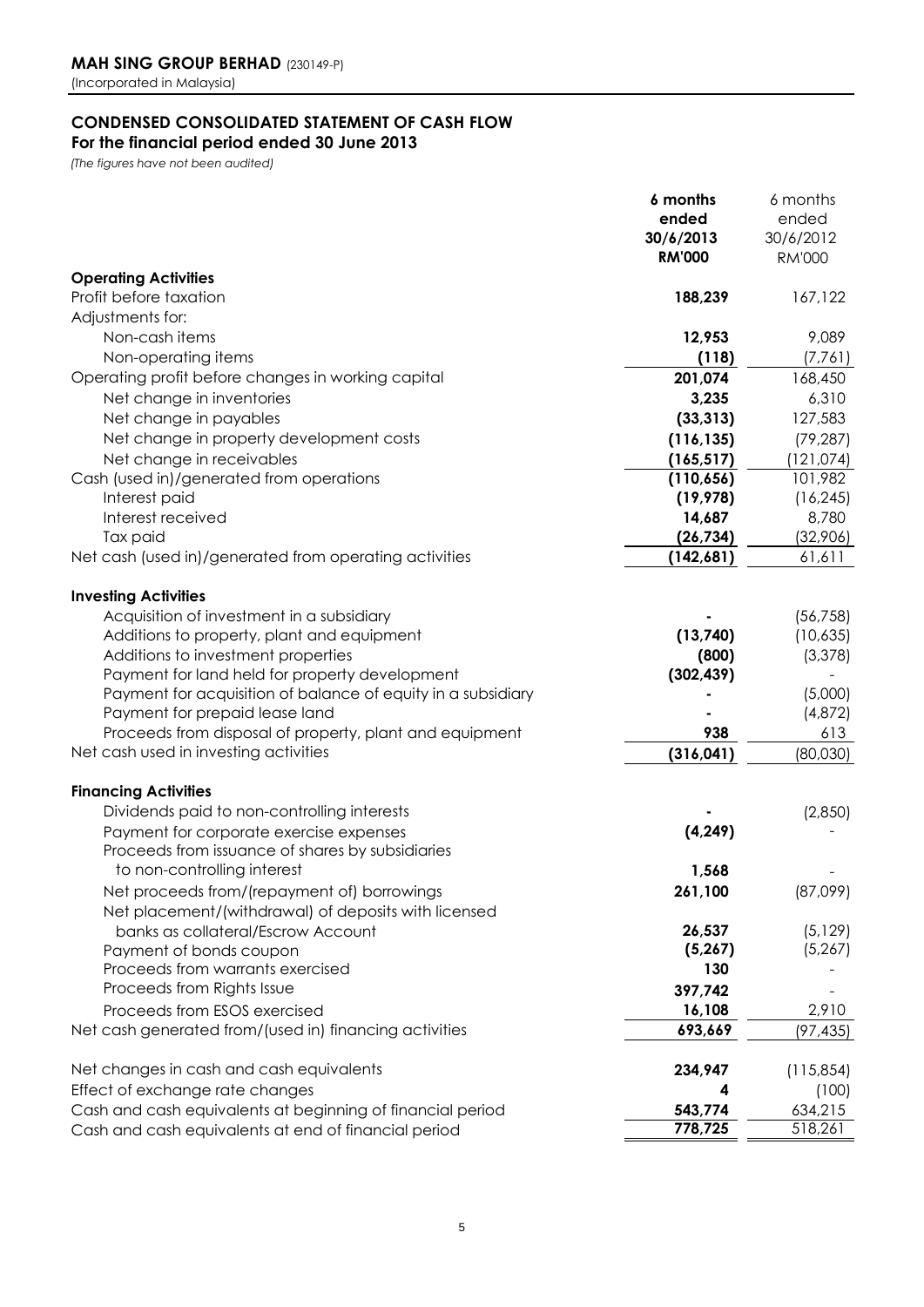## **CONDENSED CONSOLIDATED STATEMENT OF CASH FLOW**

**For the financial period ended 30 June 2013 (cont'd)**

*(The figures have not been audited)* 

|                                                                                      | 6 months<br>30/6/2013<br><b>RM'000</b> | 6 months<br>30/6/2012<br>RM'000 |
|--------------------------------------------------------------------------------------|----------------------------------------|---------------------------------|
| Cash and cash equivalents at the end of the financial period comprise the following: |                                        |                                 |
| Deposits with licensed banks                                                         | 174.530                                | 330,756                         |
| Investment in short term funds                                                       | 362.268                                |                                 |
| Cash and bank balances                                                               | 260,817                                | 224,258                         |
| Bank overdrafts                                                                      | (259)                                  | (272)                           |
|                                                                                      | 797.356                                | 554,742                         |
| Less: Deposits pledged as collateral                                                 | (3,949)                                | (34,666)                        |
| Less: Deposits in Escrow Account                                                     | (14,682)                               | (1,815)                         |
|                                                                                      | 778,725                                | 518,261                         |

The Condensed Consolidated Statement of Cash Flow should be read in conjunction with the audited financial statements for the financial year ended 31 December 2012 and the accompanying explanatory notes attached to the interim financial report.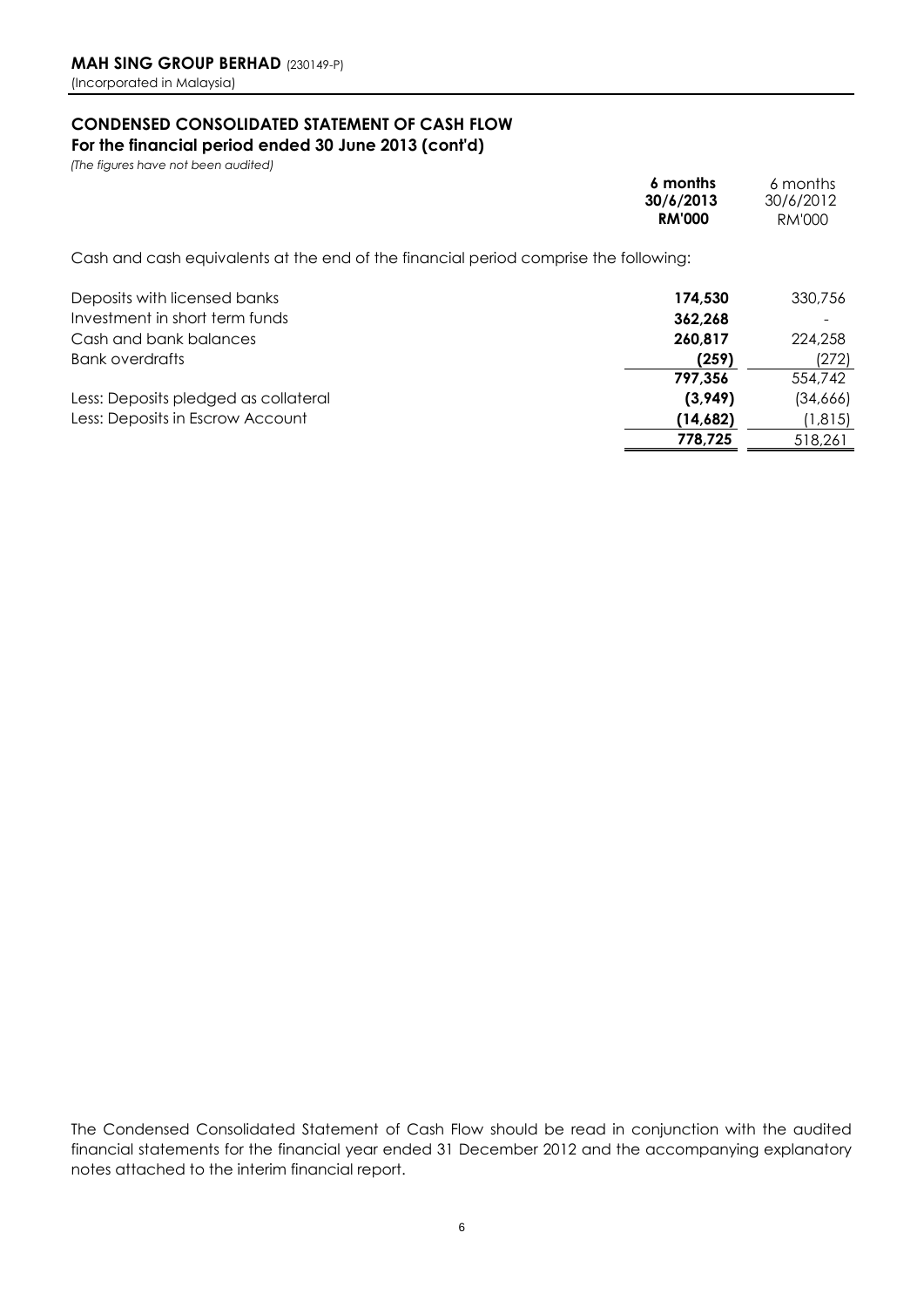#### **A Explanatory Notes**

#### **A1 Basis of Preparation**

The interim financial report has been prepared in accordance with Financial Reporting Standard ("FRS") No. 134 : Interim Financial Reporting and applicable disclosure provisions of the Listing Requirements of Bursa Malaysia Securities Berhad ("Bursa Securities").

The interim financial report should be read in conjunction with the Group's audited financial statements for the financial year ended 31 December 2012. The explanatory notes attached to the interim financial report provide an explanation of events and transactions that are significant to an understanding of the changes in the financial position and performance of the Group since the financial year ended 31 December 2012.

The significant accounting policies and methods of computation adopted for the interim financial report are consistent with those adopted for the audited financial statements for the financial year ended 31 December 2012 save for the adoption of the followings:

| FRS 1                            | First-time Adoption of Financial Reporting Standards                                                                             |
|----------------------------------|----------------------------------------------------------------------------------------------------------------------------------|
| <b>FRS 10</b>                    | <b>Consolidated Financial Statements</b>                                                                                         |
| <b>FRS 11</b>                    | Joint Arrangements                                                                                                               |
| <b>FRS 12</b>                    | Disclosure of Interests in Other Entities                                                                                        |
| <b>FRS 13</b>                    | Fair Value Measurement                                                                                                           |
| Amendment to FRS 7               | Financial Instruments: Disclosures - Offsetting of Financial Assets and<br><b>Financial Liabilities</b>                          |
| Amendment to FRS 10              | Consolidated Financial Statements - Transitional Guidance                                                                        |
| Amendment to FRS 11              | Joint Arrangements - Transitional Guidance                                                                                       |
| Amendment to FRS 12              | Disclosure of Interests in Other Entities - Transitional Guidance                                                                |
| Amendment to FRS 101             | Presentation of Financial Statements - Presentation of Items of<br>Other Comprehensive Income                                    |
| Amendment to FRS 116             | Property, Plant and Equipment (Classification of servicing equipment)                                                            |
| Amendment to FRS 119             | <b>Employee Benefits</b>                                                                                                         |
| Amendment to FRS 127             | Separate Financial Statements                                                                                                    |
| Amendment to FRS 128             | Investment in Associates and Joint Ventures                                                                                      |
| Amendment to FRS 132             | Financial Instruments: Disclosures - Tax effect of distribution to holders<br>of equity instruments                              |
| Amendment to FRS 134             | Interim Financial Reporting                                                                                                      |
| IC Interpretation 20             | Stripping Costs in the Production Phase of a Surface Mine                                                                        |
| Amendment to IC Interpretation 2 | Members' Shares in Cooperative Entities and Similar Instruments<br>(Tax effect of distribution to holders of equity instruments) |

The adoption of the above revised FRSs, amendments to FRSs and Interpretations does not have any material impact on the financial statements of the Group.

#### **Malaysian Financial Reporting Standard ("MFRS Framework")**

On 19 November 2011, the Malaysian Accounting Standards Board ("MASB") issued a new MASB approved accounting framework, the Malaysian Financial Reporting Standards ("MFRS Framework"). The MFRS Framework is to be applied by all Entities Other Than Private Entities for annual periods beginning on or after 1 January 2012, with the exception of entities that are within the scope of MFRS 141 Agriculture and IC Interpretation 15 Agreements for Construction of Real Estate, including its parent, significant investor and venturer (herein called "Transitioning Entities"). Transitioning Entities were allowed to defer adoption of the new MFRS Framework.

On 30 June 2012, MASB announced that the Transitioning Entitities were allowed to extend their deferment on the adoption of MFRS Framework to annual periods beginning on or after 1 January 2014. MASB further announced on 7 August 2013 to extend the transitional period for another year, i.e. the adoption of the MFRS Framework by all Transtioning Entities for annual period beginning on or after 1 January 2015.

The Group falls within the scope definition of Transitioning Entities and has opted to defer adoption of the new MFRS Framework. Accordingly, the Group will be required to prepare financial statements using MFRS Framework in its first MFRS financial statements for the year ending 31 December 2015. In presenting its first MFRS financial statements, the Group will be required to restate the comparative financial statements to amounts reflecting the application of MFRS Framework. The majority of the adjustments required on transition will be made, retrospectively, against opening retained profits. The Group is currently reviewing its accounting policies to assess financial effects of the differences between the current FRSs and accounting standards under the MFRS Framework.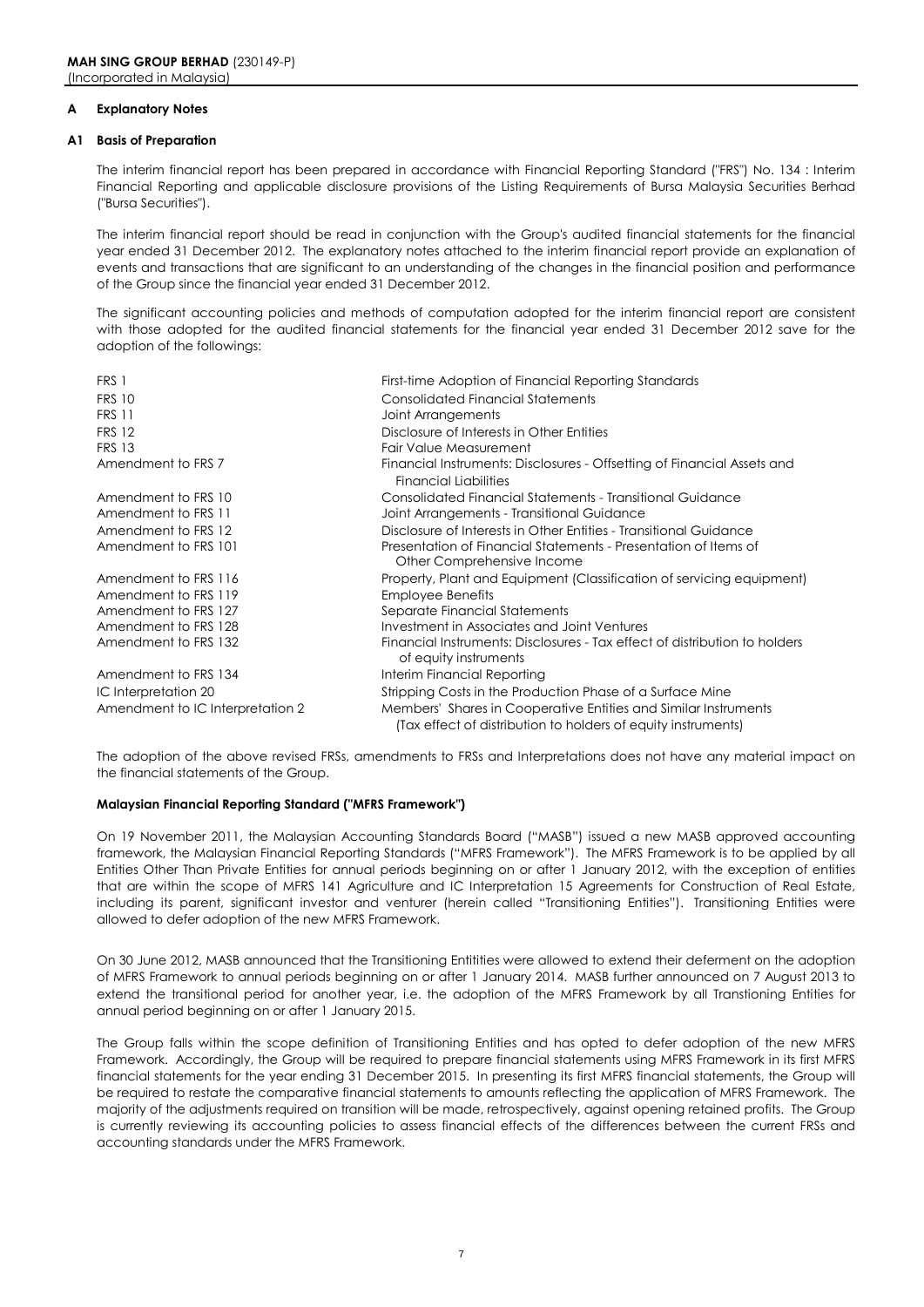#### **A2 Seasonal or cyclical factors**

The operations of the Group were not significantly affected by any seasonal or cyclical factors during the financial period under review.

#### **A3 Unusual items affecting assets, liabilities, equity, net income or cash flows**

There were no unusual items affecting the assets, liabilities, equity, net income or cash flows of the Group for the financial period under review.

#### **A4 Changes in estimates**

There were no material changes in estimates for the financial period under review.

#### **A5 Debt and equity securities**

During the financial period ended 30 June 2013, the Company increased its issued and paid up ordinary share capital from RM419,933,655 to RM565,300,211 by way of:

- a) issuance of 10,578,369 new ordinary shares of RM0.50 each pursuant to exercise of employees share options,
- detachable warrants and; b) issuance of 280,099,803 new ordinary shares of RM0.50 each pursuant to rights issue with 168,059,241 free
- c) issuance of 54,939 new ordinary shares of RM0.50 each pursuant to exercise of warrants.

Save for the above, there were no issuance and repayment of debt and equity securities, share buybacks, share cancellations, share held as treasury shares and resale of treasury shares during the financial period under review.

#### **A6 Dividends paid**

No dividend was paid in the current financial period under review.

#### **A7 Segment reporting**

#### **Period ended 30 June 2013**

|                   |                      | Investment                   |                             |                      |
|-------------------|----------------------|------------------------------|-----------------------------|----------------------|
|                   |                      | Holding                      |                             |                      |
| <b>Properties</b> | <b>Plastics</b>      | & Others                     | <b>Elimination</b>          | Consolidated         |
| <b>RM'000</b>     | <b>RM'000</b>        | <b>RM'000</b>                | <b>RM'000</b>               | <b>RM'000</b>        |
|                   |                      |                              |                             |                      |
| 758,770           |                      | 20,809                       |                             | 898,892              |
|                   |                      |                              |                             |                      |
| 758,770           | 119,313              | 40,456                       | (19,647)                    | 898,892              |
|                   |                      |                              |                             |                      |
|                   |                      |                              |                             | 180,035              |
|                   |                      |                              |                             | 9,624                |
|                   |                      |                              |                             | (1,420)              |
|                   |                      |                              |                             | (48, 838)            |
|                   |                      |                              |                             | 139,401              |
|                   |                      |                              |                             |                      |
|                   |                      |                              |                             |                      |
| 7,341             | 6,299                | 100                          |                             | 13,740               |
| 2,082             | 5.775                | 91                           |                             | 7,948                |
|                   |                      |                              |                             |                      |
|                   |                      |                              |                             | 4,039,149            |
|                   |                      |                              |                             | 64,124               |
|                   |                      |                              |                             | 4,103,273            |
|                   |                      |                              |                             |                      |
| 1,833,072         | 69,588               | 413,192                      |                             | 2,315,852            |
|                   |                      |                              |                             | 76,266               |
|                   |                      |                              |                             | 2,392,118            |
|                   | 168,751<br>3,353,545 | 119,313<br>10,038<br>174,739 | 19,647<br>20,887<br>510,865 | (19,647)<br>(19,641) |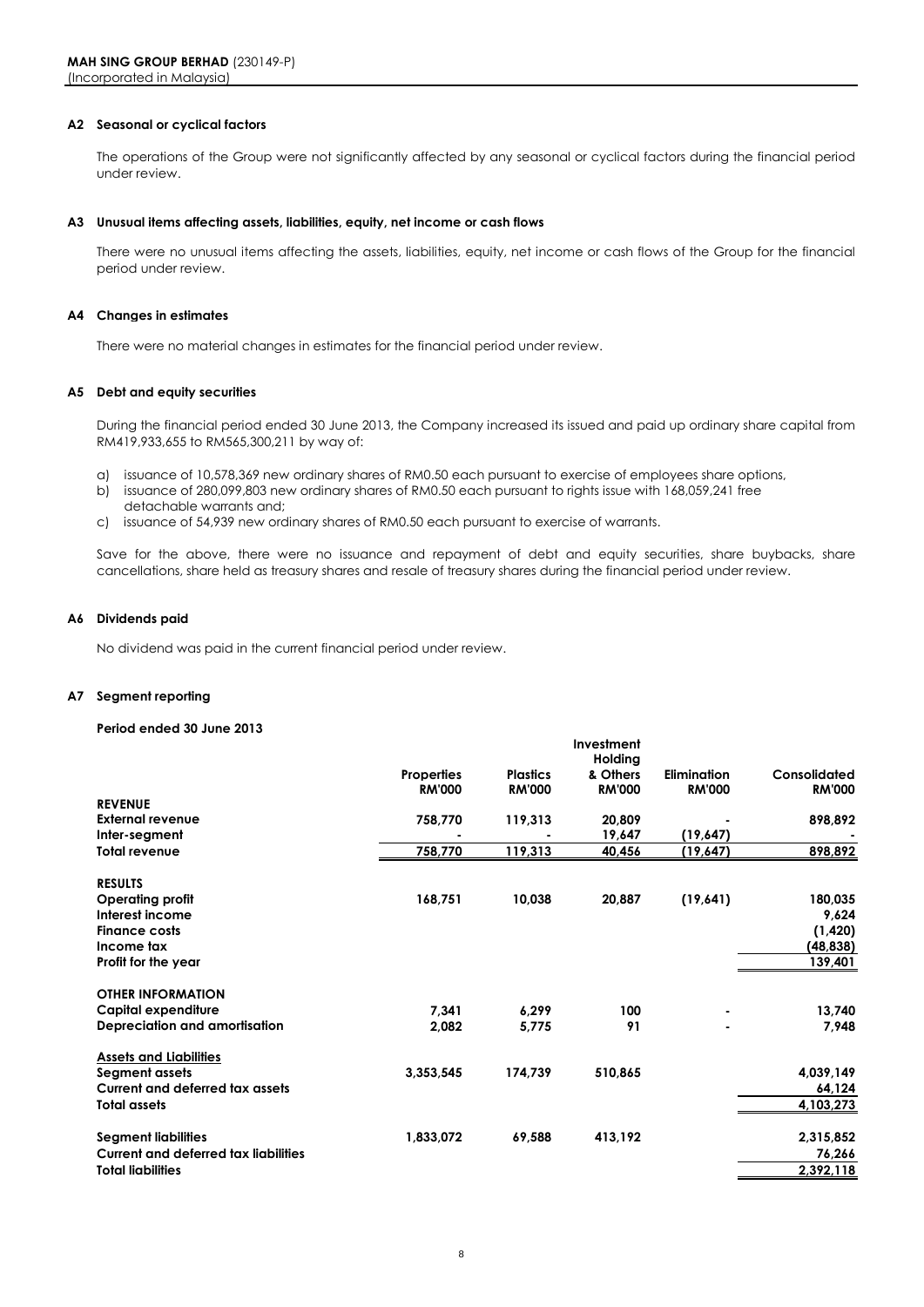Period ended 30 June 2012

| <b>REVENUE</b>                                       | Properties<br><b>RM'000</b> | <b>Plastics</b><br><b>RM'000</b> | Investment<br>Holding<br>& Others<br><b>RM'000</b> | Elimination<br><b>RM'000</b> | Consolidated<br><b>RM'000</b> |
|------------------------------------------------------|-----------------------------|----------------------------------|----------------------------------------------------|------------------------------|-------------------------------|
| External revenue                                     | 807,965                     | 100,768                          | 4,242                                              |                              | 912,975                       |
| Inter-segment                                        |                             |                                  | 63,713                                             | (63, 713)                    |                               |
| Total revenue                                        | 807,965                     | 100,768                          | 67,955                                             | (63, 713)                    | 912,975                       |
| <b>RESULTS</b><br>Operating profit                   | 162,664                     | 7,412                            | 56,814                                             | (63, 303)                    | 163,587                       |
| Interest income                                      |                             |                                  |                                                    |                              | 4,554                         |
| Finance costs                                        |                             |                                  |                                                    |                              | (1,019)                       |
| Income tax                                           |                             |                                  |                                                    |                              | (46,992)                      |
| Profit for the year                                  |                             |                                  |                                                    |                              | 120,130                       |
| OTHER INFORMATION                                    | 1.999                       | 13,374                           | 134                                                |                              |                               |
| Capital expenditure<br>Depreciation and amortisation | 1,298                       | 4,564                            | 69                                                 |                              | 15,507<br>5,931               |
|                                                      |                             |                                  |                                                    |                              |                               |
| <b>Assets and Liabilities</b><br>Segment assets      | 2,595,642                   | 158,464                          | 309,558                                            |                              | 3,063,664                     |
| Current and deferred tax assets                      |                             |                                  |                                                    |                              | 40,623                        |
| Total assets                                         |                             |                                  |                                                    |                              | 3,104,287                     |
|                                                      |                             |                                  |                                                    |                              |                               |
| Segment liabilities                                  | 1,473,289                   | 68,702                           | 343,677                                            |                              | 1,885,668                     |
| Current and deferred tax liabilities                 |                             |                                  |                                                    |                              | 76,096                        |
| <b>Total liabilities</b>                             |                             |                                  |                                                    |                              | 1,961,764                     |
|                                                      |                             |                                  |                                                    |                              |                               |

#### **A8 Material subsequent events**

On 9 July 2013, the Company completed Bonus issue of 226,201,774 new Mah Sing Shares and 33,518,111 additional Warrants arising from the adjustments consequential to the Bonus Issue.

Save as disclosed in B6 and the above, there were no material events subsequent to the balance sheet date up to 20 August 2013, being the latest practicable date which is not earlier than 7 days from the date of issuance of this Interim Financial Report.

#### **A9 Significant Related Party Transactions**

Transactions with directors of the Company and subsidiary companies and companies in which they have interests:

|                                                                                                  | 01/1/2013<br>tΟ<br>30/6/2013<br><b>RM'000</b> |
|--------------------------------------------------------------------------------------------------|-----------------------------------------------|
| (i) Rental paid to a Company in which a Director has interest                                    | 719                                           |
| (ii) Maintenance services rendered from a Company in which the Directors are family members of a | 63                                            |
| Director of the Company                                                                          |                                               |
| (iii) Sales of development properties to Directors of the Company and/or the subsidiaries of the |                                               |
| Company and/or their family members                                                              | 3,829                                         |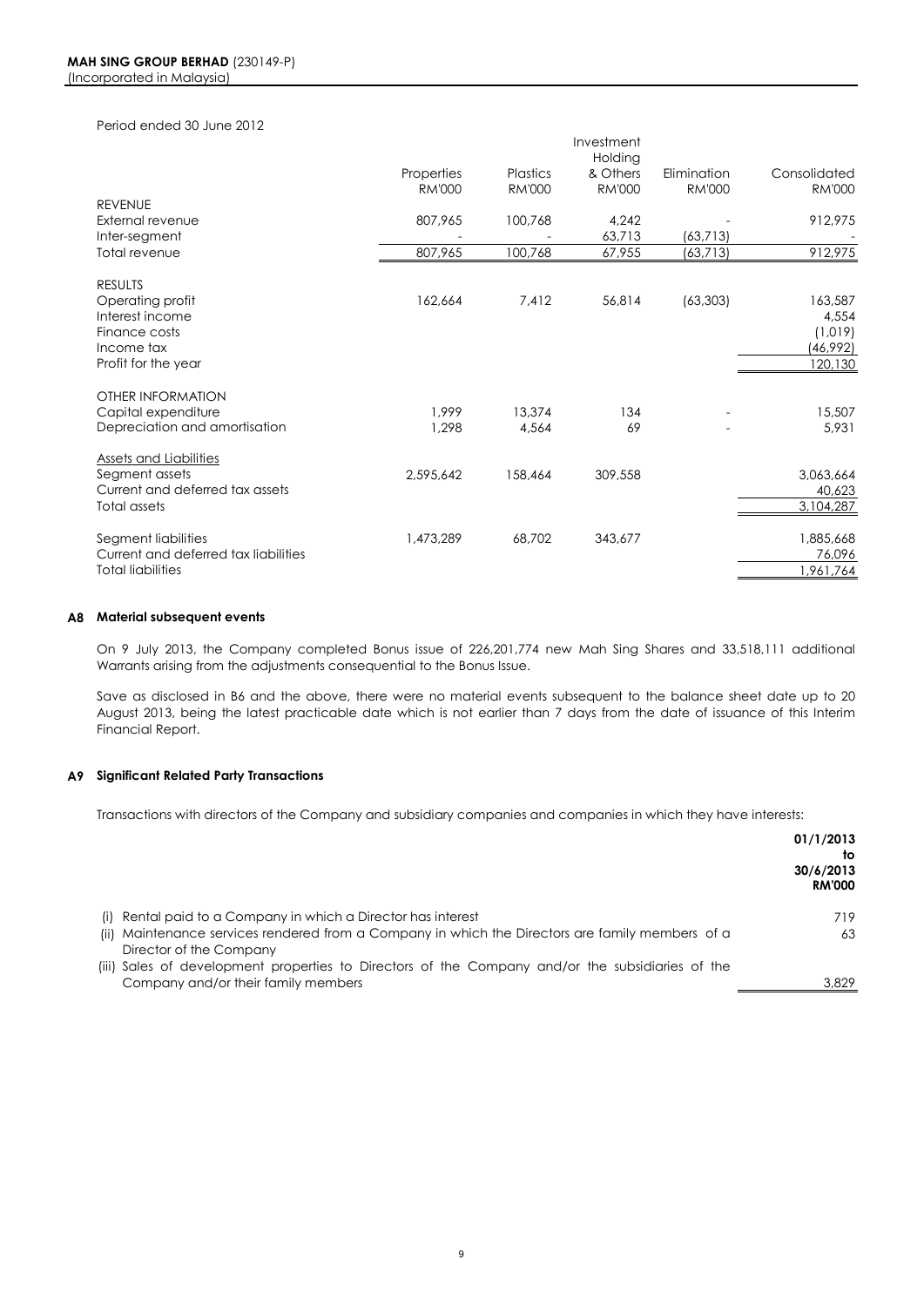#### **A10 Changes in the composition of the Group**

There were no changes in the composition of the Group for the financial period except for the followings:

- 1) On 22 April 2013, the Company acquired the entire issued and paid-up share capital of Mediterranean View Development Sdn Bhd, a private limited company incorporated in Malaysia, with an authorised share capital of RM100,000.00 comprising 100,000 ordinary shares of RM1.00 each, of which 2 ordinary shares of RM1.00 each have been issued and fully paid-up, for cash consideration of RM2.00.
- 2) On 22 May 2013, the Company acquired the entire issued and paid-up share capital of Enchanting Heights Sdn Bhd, a private limited company incorporated in Malaysia, with an authorised share capital of RM100,000.00 comprising 100,000 ordinary shares of RM1.00 each, of which 2 ordinary shares of RM1.00 each have been issued and fully paid-up, for cash consideration of RM2.00.
- 3) On 27 May 2013, the Company subscribed 1,632,000 ordinary shares of RM1.00 each, representing 51% of the total issued and paid-up share capital of Convention City Development Sdn Bhd ("Convention City"), for cash consideration of RM1,632,000. Diverse Capital Sdn Bhd holds 1,568,000 ordinary shares of RM1.00 each, representing 49% of the total issued and paid-up share capital of Convention City.
- 4) On 18 June 2013, the Company acquired the entire issued and paid-up share capital of Tanda Klasik Development Sdn Bhd, a private limited company incorporated in Malaysia, with an authorised share capital of RM100,000.00 comprising 100,000 ordinary shares of RM1.00 each, of which 2 ordinary shares of RM1.00 each have been issued and fully paid-up, for cash consideration of RM2.00.

#### **A11 Changes in contingent liabilities or contingent assets**

There were no contingent assets. Contingent liabilities of the Group are as follows:

|                                                       | 30/6/2013     | 31/12/2012    |
|-------------------------------------------------------|---------------|---------------|
|                                                       | <b>RM'000</b> | <b>RM'000</b> |
| Bank guarantees issued in favour of third parties     | 5.416         | 8.241         |
| Corporate guarantee issued in favour of third parties | 5.602         | 6,000         |
| <b>Others</b>                                         | 964           | 707           |
|                                                       | 11.982        | 4.948         |
|                                                       |               |               |

#### **A12 Capital Commitments**

|                                                                           | 30/6/2013     |
|---------------------------------------------------------------------------|---------------|
|                                                                           | <b>RM'000</b> |
| Contractual commitment in relation to:                                    |               |
| - Proposed acquisition of lands                                           | 466.767       |
| - Development Agreement for proposed development of land in Kota Kinabalu | 162.000       |
| Commitment for acquisition of property, plant and equipment:              |               |
| - Approved and contracted for                                             | 9.626         |
|                                                                           | 638.393       |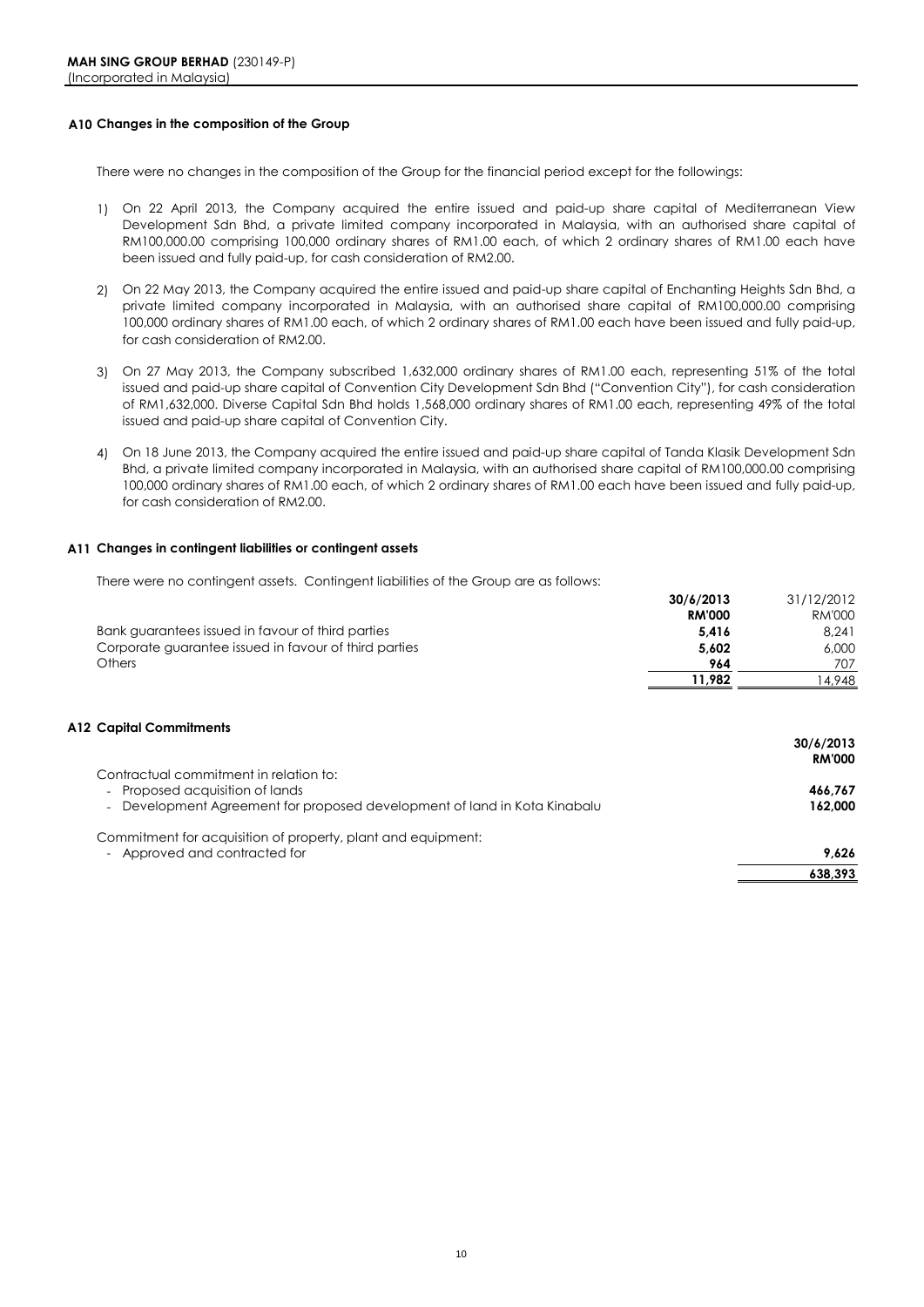#### **A13 Operating Lease Commitments**

#### **As Lessee - for the lease of commercial buildings**

The future operating lease commitments for rental of commercial buildings (net of lease rentals receivable from sublease) contracted for as at balance sheet date but not recognised as liabilities are as follows:

|                    | Lease rentals payable |            | Lease rentals receivable |            |               | Net           |
|--------------------|-----------------------|------------|--------------------------|------------|---------------|---------------|
|                    | 30/6/2013             | 31/12/2012 | 30/6/2013                | 31/12/2012 | 30/6/2013     | 31/12/2012    |
|                    | <b>RM'000</b>         | RM'000     | <b>RM'000</b>            | RM'000     | <b>RM'000</b> | <b>RM'000</b> |
| Less than one year | 2,500                 | 10,000     | (1,304)                  | (4,972)    | 1,196         | 5,028         |
|                    | 2,500                 | 10.000     | '1,304)                  | 4.972)     | 1,196         | 5,028         |
|                    |                       |            |                          | Provision  | (1, 233)      | (4,889)       |
|                    |                       |            |                          |            | (37           | 139           |

The operating lease commitments is in respect of leaseback of commercial building sold en-bloc i.e. the Corporate Building Block of *Southgate Commercial Centre* from the purchasers at 8% per annum of the building's sale consideration. The lease is for a period of 2 years from the commencement date as set out in the leaseback agreements. Leaseback for the Corporate Building Block of Southgate Commercial Centre shall expire by August 2013. Leaseback for *The Icon, Jalan Tun Razak* had fully expired by December 2012.

During the financial period, the Group has recognised in the income statement leaseback rental amounting to RM3.8 million (2012: RM18.2 million) and rental income from sub-lease amounting to RM3.8 million (2012: RM9.2million). Other than the RM1.2 million provision made last year, no further provision was made by the Group for future lease commitments based on assessment of expected net outflows during the period under review.

#### **As Lessor - for the lease of investment properties**

The Group leases out its investment properties. The future minimum lease receivable under non-cancellable leases are as follow:-

|                    | Lease rentals   |
|--------------------|-----------------|
|                    | receivable      |
|                    | 30/6/2013       |
|                    | <b>RM'000</b>   |
| Less than one year | 31 <sup>2</sup> |
| One to two years   | 48              |
|                    | 359             |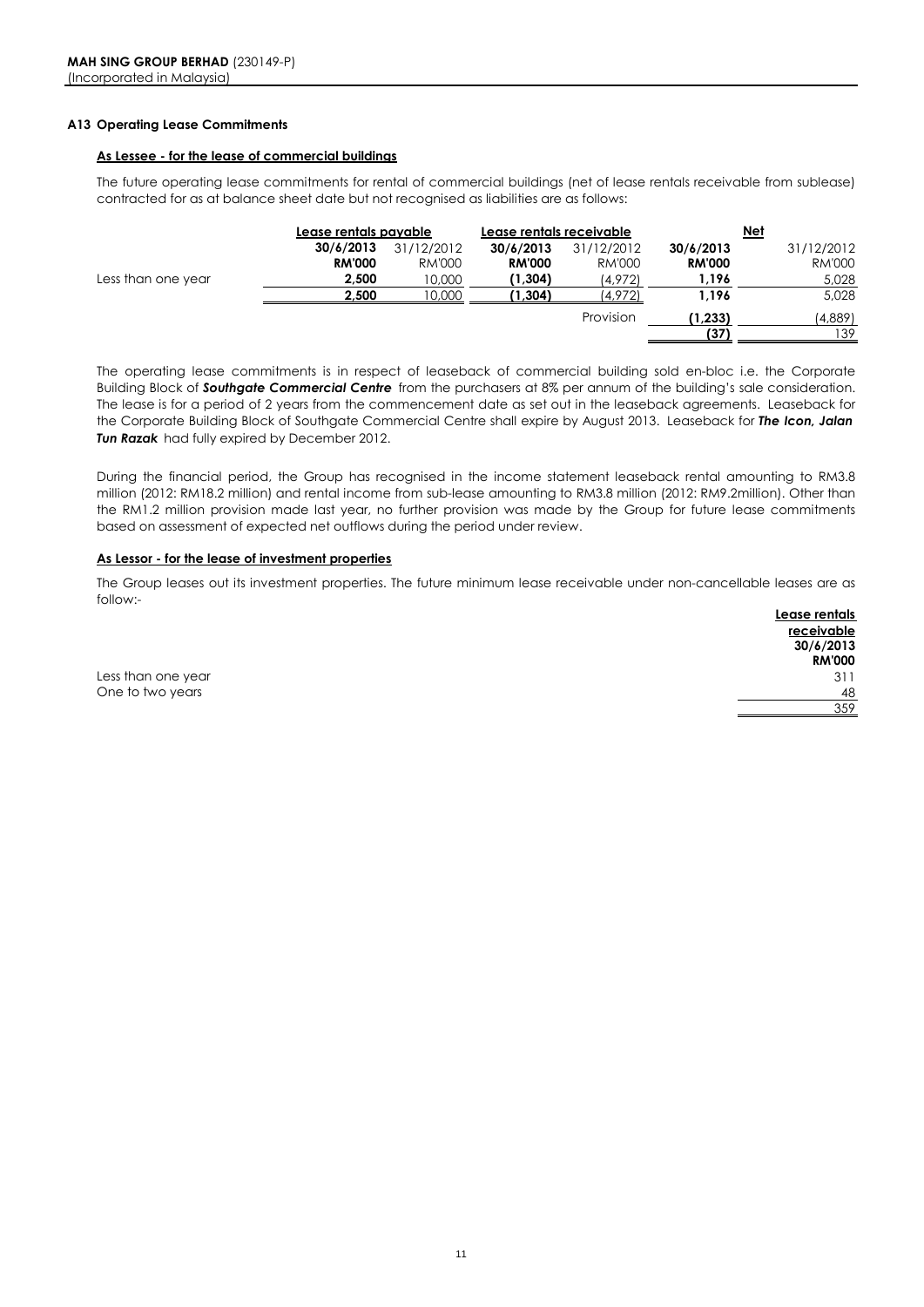#### **B Explanatory Notes Pursuant to Appendix 9B of the Listing Requirements of Bursa Malaysia Securities Berhad**

#### **B1 Review of Group performance**

For the half year ended 30 June 2013, the Group achieved net profit of RM139.3 million and revenue of RM898.9 million. This represents an improvement of 16.1% in net profit and a slight decline in revenue by 1.5% compared to corresponding period last year. On quarterly basis, net profit improved by 16.2% to RM69.8 million and revenue improved by 4.5% to RM475.7 million compared to same quarter last year.

Balance sheets remained strong with cash and bank balances at RM797.6 million and net gearing at 0.22.

#### **Property development**

For the half year ended 30 June 2013 revenue from property development was RM758.8 million compared to RM808.0 million last year. Operating profit margin improved 2.1% to 22.2% (2012: 20.1%). The fluctuation in revenue was due to contribution year-to-date by high-rise projects that were at early stages of construction. Improvement in profit margin was due to product mix and higher profit recognition on properties delivered to customers. The Group achieved RM1.5 billion sales for the half year ended 30 June 2013, on track for full year sales target of RM3.0 billion.

Projects that contributed to this quarter's results include *M Suites* and *M City* in Jalan Ampang, *Icon City* in Petaling Jaya, *Icon Residence* in Mont' Kiara, *Garden Residence* , *Clover @ Garden Residence* and *Garden Plaza* in Cyberjaya, *M Residence@Rawang* , *Kinrara Residence* in Puchong, *Aman Perdana* in Meru - Shah Alam, *One Legenda* , *Hijauan Residence* and *Bayu Sekamat* in Cheras and *Perdana Residence 2* in Selayang. Commercial projects are *Star Avenue @ D'sara* , *StarParc Point* in Setapak and industrial projects *i-Parc 1* , *i-Parc 3* in Bukit Jelutong and *i-Parc 2* in Shah Alam. Projects in Penang Island include *Legenda @ Southbay* , *Southbay City* and *Ferringhi Residence* . Projects in Iskandar, Johor Bahru include *Sierra Perdana* , *Sri Pulai Perdana 2* and *Austin Perdana* . New projects namely *The Meridin @ Medini* and *Mah Sing i-Parc @ Tanjung Pelepas* , as well as *Sutera Avenue* in Kota Kinabalu, Sabah are expected to further boost contribution in the coming quarters.

The addition of new lands year-to-date i.e. *D'sara Sentral* in Sungai Buloh, *Lakeville Residence* in Taman Wahyu, *The Meridin@Senibong* in Iskandar, Johor Bahru, and *KK Convention Centre* in Kota Kinabalu, Sabah will further strengthen the Group's presence and pipeline of properties in Klang Valley, Iskandar, Johor Bahru, Penang and Kota Kinabalu, Sabah.

#### **Plastics**

Plastics segment continued to contribute positively to group revenue and operating profit. Revenue grew by 18.4% to RM119.3 million as a result of higher pallets sales. Operating profit margin improved by 1.0% to 8.4% (2012: 7.4%).

#### **Investment holding & Others**

Revenue and profit for the segment comprise mainly interest income from funds placement and trading of building materials.

#### **B2 Material change in quarterly results compared with the immediate preceding quarter**

There was no major fluctuation in the Group's current quarter profit before taxation compared to the immediate preceding quarter.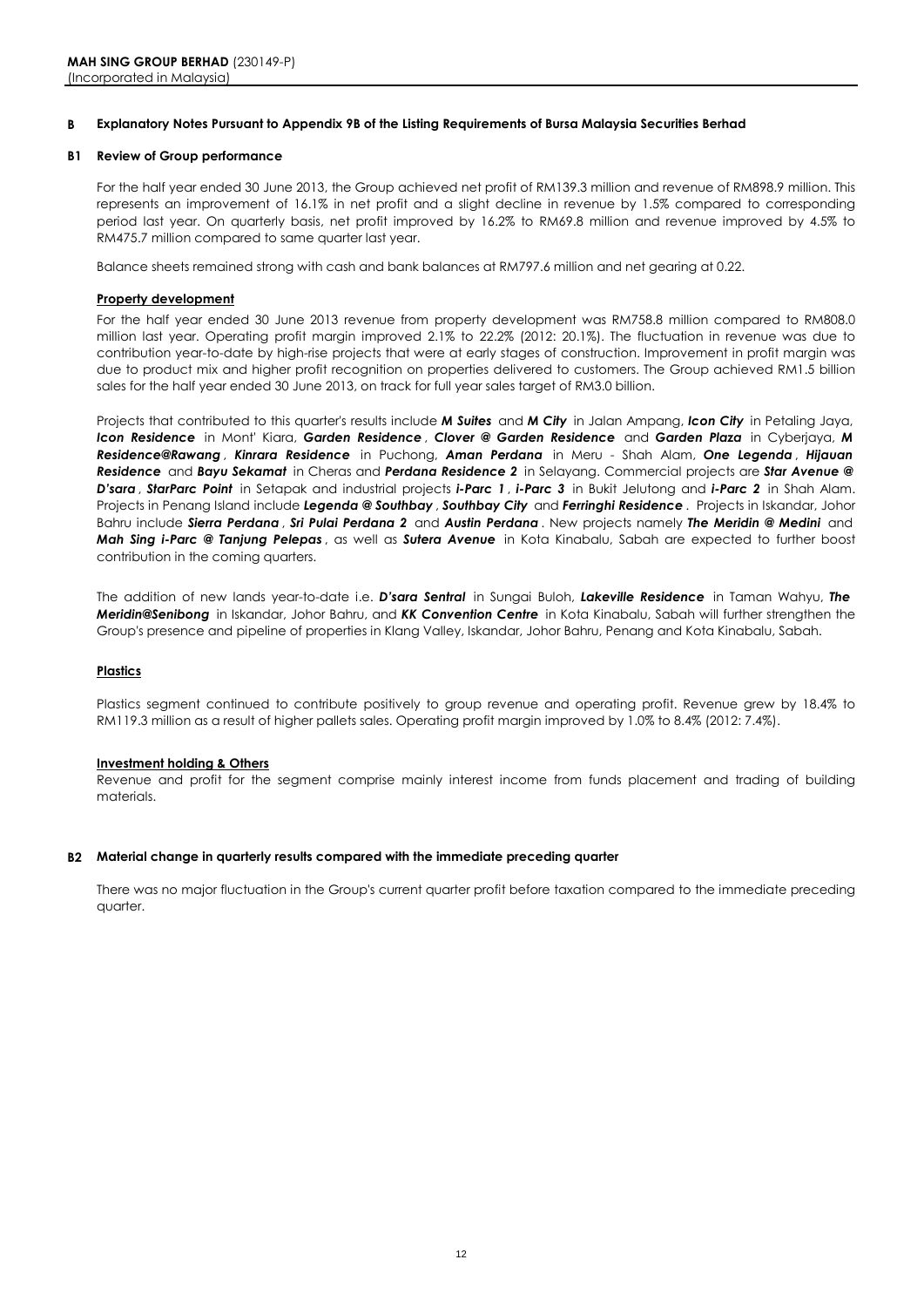#### **B3 Prospects for the current financial year**

An increasing supply of quality affordable mid-range homes at right locations is crucial to address the demand-supply gap and to meet the needs of growing urban population. The Group's projects such as *M Residence@Rawang* (from RM344,000), *M Residence2@Rawang* (from RM439,000), *Garden Plaza* in Cyberjaya (from RM217,000), *Bayu Sekamat* in Cheras (from RM325,000) and *Austin Suites* in Johor Bahru (from RM242,000) have drawn strong interests from first-time buyers and younger population. To further support increase of supply of such homes, the Group looks forward to the upcoming launches of *D'sara Sentral* , Sungai Buloh (indicative price from RM360,000) and the Savanna Executive Suites (indicative price from RM280,000) in *Southville City@KL South* . Registration of interests for *Southville City* has today exceeded 18,000.

The Group's reputation for modern homes with innovative lifestyle concept and outstanding architecture has increasingly attracted international buyers. Inward investment momentum and infrastructure development in Greater Kuala Lumpur and Iskandar Malaysia, as well as popularity of Penang and Kota Kinabalu as global tourism destinations have benefited the Group's projects. Selected projects such as *M City* in Jalan Ampang, *Icon Residence* in Mont Kiara, *SouthBay City* and *Ferringhi Residence* in Penang as well as *The Meridin@Medini* in Iskandar, Johor Bahru are seeing high take-up by international buyers. In addition to representative office in Shanghai, the Group has recently opened a sales gallery in Singapore to promote limited collection of its properties abroad, to further grow and better service this new segment of customer base.

With a market-leading brand, continuing improvement and value-add in every aspect of its operation, the Group shall remain flexible to react to changes in market trend and demand. In view of the strong fundamentals and performance todate, the Group is well placed to achieve strong set of results for financial year 2013.

#### **B4 Profit forecast**

Not applicable as the Group has not issued profit forecast or profit guarantee in a public document.

#### **B5 Income tax expense**

|                        |                            | 3 months ended      |                            | Period ended               |
|------------------------|----------------------------|---------------------|----------------------------|----------------------------|
|                        | 30/6/2013<br><b>RM'000</b> | 30/6/2012<br>RM'000 | 30/6/2013<br><b>RM'000</b> | 30/6/2012<br><b>RM'000</b> |
| Current tax:           |                            |                     |                            |                            |
| Malaysian income tax   | 25.393                     | 27.219              | 42.310                     | 51,909                     |
| Foreign tax            | 346                        | 250                 | 500                        | 528                        |
|                        | 25.739                     | 27.469              | 42.810                     | 52.437                     |
| Deferred taxation:     |                            |                     |                            |                            |
| Malaysian deferred tax | 499                        | (4.684)             | 6.028                      | (5, 445)                   |
|                        | 26,238                     | 22,785              | 48.838                     | 46,992                     |

The Group's effective tax rate for the current financial period is higher than the statutory tax rate of 25% mainly due to nontax deductible expenses and non-recognition of deferred tax assets for certain temporary differences.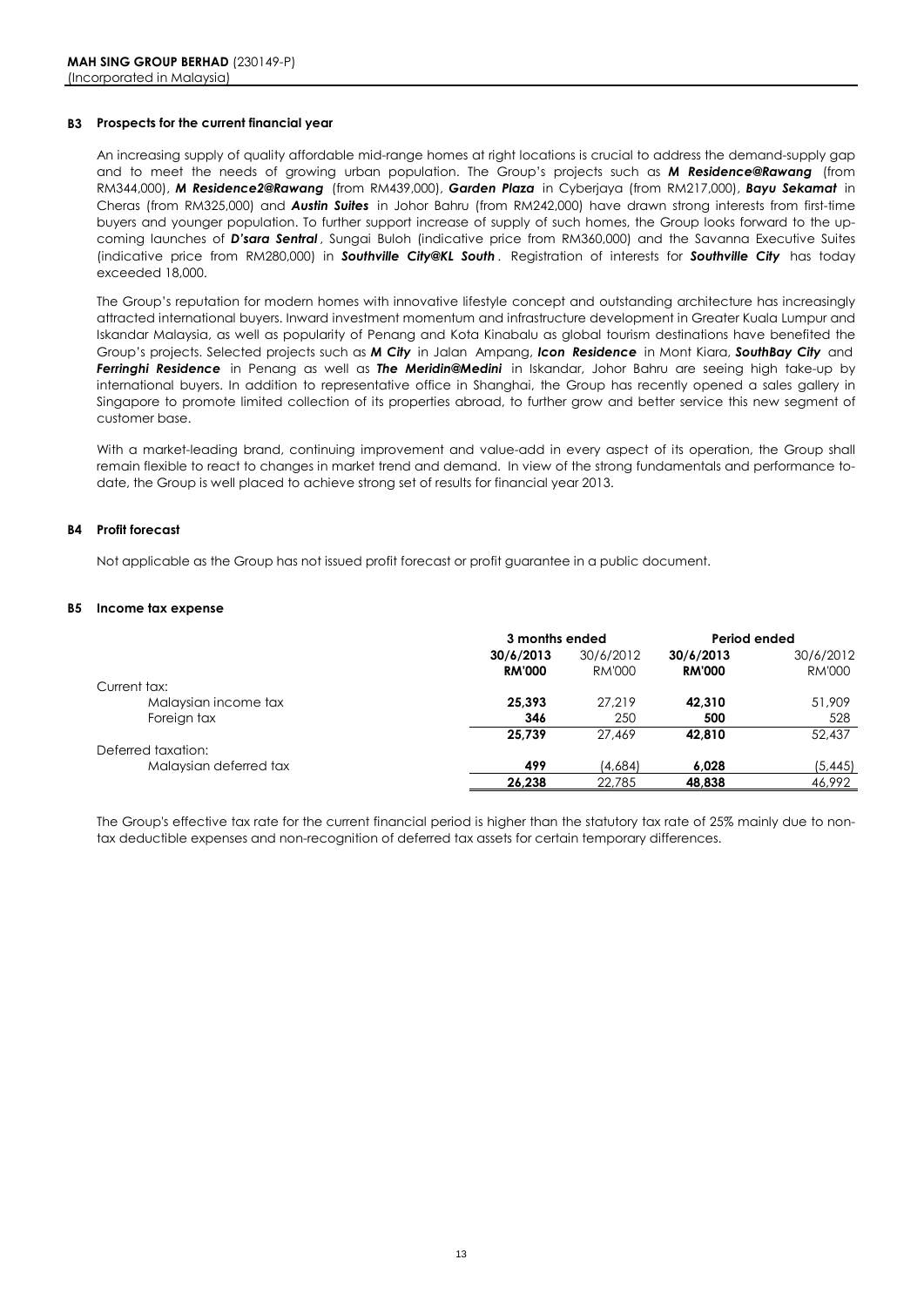#### **B6 Status of corporate proposals**

The following corporate proposals announced by the Company have not been completed as at 20 August 2013 (being the latest practicable date which is not earlier than 7 days from the date of issuance of this Interim Financial Report):

- 1) On 5 July 2010, the Company's wholly-owned subsidiary, Grand Prestige Development Sdn Bhd ("**Grand Prestige**") entered into a Joint Venture Agreement ("**JVA**") with Medan Damai Sdn Bhd ("**Medan Damai**") for the joint development of a piece of residential land in Kinrara with total gross area measuring approximately 13.2 acres (net aggregate area of 7.59 acres) in Mukim Petaling, Daerah Petaling, Negeri Selangor Darul Ehsan ("**Kinrara Land**"). Under the terms of the JVA, Medan Damai shall grant Grand Prestige the exclusive rights to continue with the sales and development of the Kinrara Land and in return for an entitlement sum of RM35,403,863.85.
- 2) On 26 March 2012, the Company's wholly-owned subsidiary, Capitol Avenue Development Sdn Bhd ("**Capitol Avenue**") entered into a Joint Development Agreement ("**JDA**") with Paduan Hebat Sdn Bhd ("**Paduan Hebat**") for the proposed joint development of a parcel of prime leasehold commercial land measuring approximately 4.26 acres ("**KK Land**") in Kota Kinabalu, Negeri Sabah. Under the terms of the JDA, Paduan Hebat agrees with Capitol Avenue to jointly develop the KK Land for an entitlement of RM39 million. RM25 million of the entitlement for the KK Land shall be satisfied by way of cash and the remaining balance shall be settled by way of conveyance of such number of unit(s) which shall be developed on the KK Land with total value equivalent to RM14 million or such other lesser sum as may be adjusted in accordance with the provisions of the JDA.

On 4 December 2012, all Paduan Hebat's obligation have been fully performed pursuant to the JDA.

3) On 18 October 2012, the Company's wholly-owned subsidiary, Tropika Istimewa Development Sdn Bhd entered into a Lease Purchase Agreement ("**LPA**") with Medini Land Sdn Bhd to acquire the lease over 2 parcels of contiguous prime land identified as Phase One Land and Phase Two Land in Medini, Iskandar Malaysia, all in Mukim Pulai, Daerah Johor Bahru, Negeri Johor with agreed gross floor area of 2,140,538.40 square feet for a total lease consideration of RM74,717,596.80, to be settled in cash.

The lease purchase in respect of the Phase One Land under the LPA has been completed on 5 July 2013.

- 4) On 3 April 2013, the Company's wholly-owned subsidiary, Intramewah Development Sdn Bhd entered into a sale and purchase agreement with Pulangan Elit Sdn Bhd for the proposed acquisition of all that piece of prime land measuring approximately 6.54878 acres net held under H.S.(M) 11440, PT No. 4629, Pekan Baru Sungai Buluh, Daerah Petaling, Negeri Selangor for cash consideration of RM85,000,000.
- 5) On 28 May 2013, the Company's wholly-owned subsidiary, Mah Sing Development Sdn Bhd entered into a sale and purchase agreement with Kim San Investments Sdn Bhd for the proposed acquisition of a parcel of freehold land held under GRN 100264 Lot 2020, Mukim Plentong, District of Johor Bahru, State of Johor measuring approximately 35.26 acres (after deducting an area measuring approximately 0.8017 hectares acquired by the relevant authority registered on 27 April 2009 vide Gazette No. 5157 dated 19 June 2008) for a cash consideration of RM365,550,150.
- 6) On 28 May 2013, the Company's wholly-owned subsidiary, Enchanting Heights Sdn Bhd had entered into a sale and purchase agreement with Bun Seng Hardware Sdn Bhd for the proposed acquisition of all that piece of prime land measuring approximately 12.38 acres (after deducting the area acquired by the relevant authority vide the Gazette No. 15101 on 9 September 2004 measuring approximately 2.62 acres) held under HSD 103481, PT 18309, Mukim Batu, Daerah Kuala Lumpur, Negeri Wilayah Persekutuan Kuala Lumpur for a cash consideration of RM72,801,828.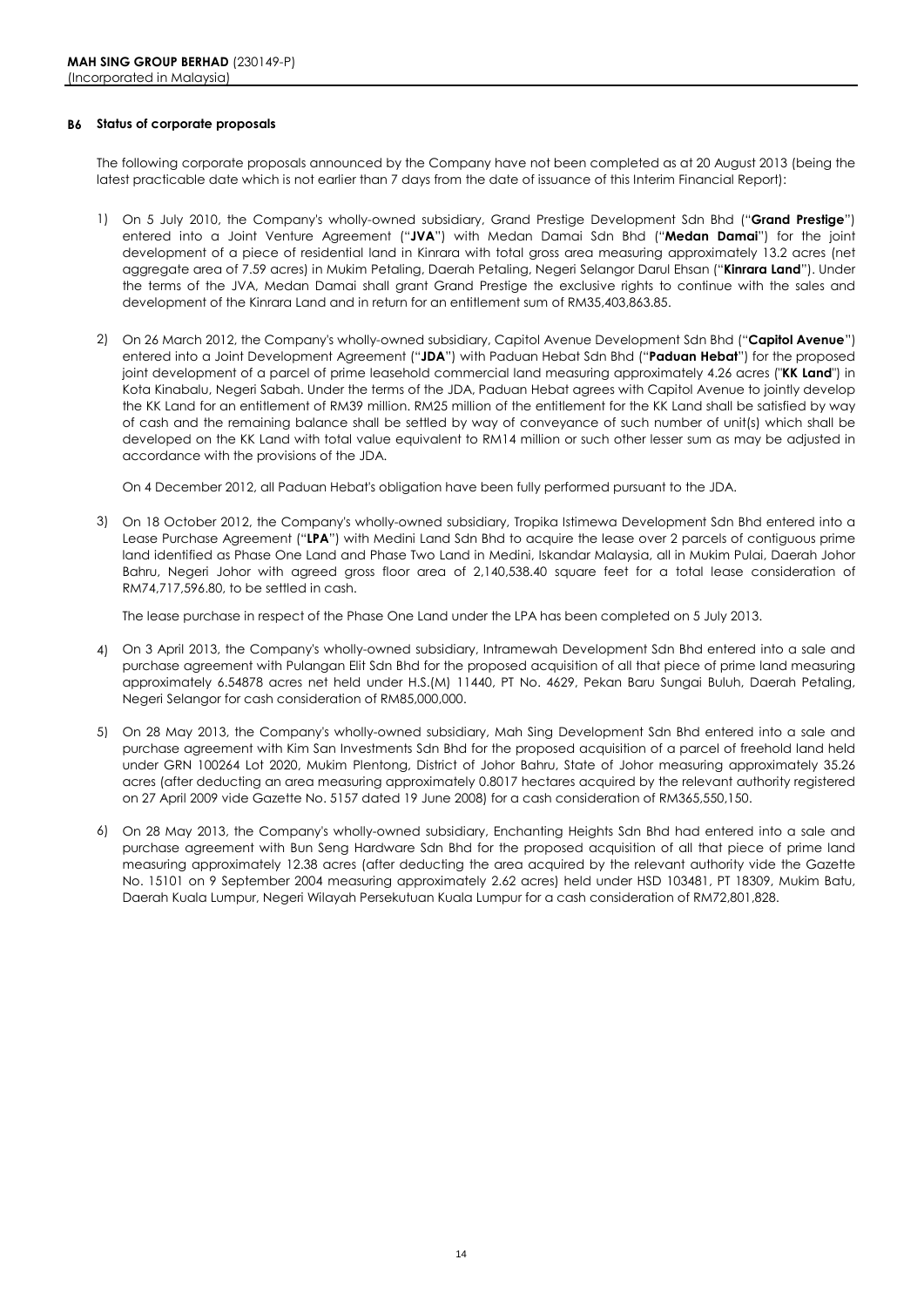#### **B6 Status of corporate proposals (continued)**

- 7) On 29 May 2013, the Company's subsidiary, Convention City Development Sdn Bhd ("**Convention City**") entered into a development agreement ("**DA**") with Yayasan Sabah for the proposed development of a parcel of prime land measuring approximately 8.33 acres ("**Parcel A**") forming part of all that piece of master land held under title no. 016290976 in the locality of Tanjung Lipat, District of Kota Kinabalu, Negeri Sabah. Under the terms of the DA, Yayasan Sabah agrees to grant an exclusive right to Convention City to develop Parcel A for a cash consideration of RM163 million. Convention City has also been granted an exclusive option to develop 2 parcels of adjacent land with a total land area measuring approximately 5.95 acres ("**Option Land**") at an entitlement price of RM117 million. The option is exercisable by Convention City within 2 years from the date the landowner procures the separate issue document of title to the Option Land. On the same date, Convention City also entered into a sale and purchase agreement with Sasinma Sdn Bhd for the proposed acquisition of all that piece of prime land contiguous to Parcel A measuring approximately 1 acre with buildings erected thereon held under Town Lease No. 017517127, in the locality of Tanjung Lipat, District of Kota Kinabalu, Negeri Sabah for a cash consideration of RM21.9 million.
- 8) The total gross proceeds raised by the Company from the Rights Issue amounted to RM397,741,720. The status of the utilisation of proceeds as at 20 August 2013 is as follow:

| Details of utilisation                                          | Approved<br>utilisation<br><b>RM'000</b> | Actual<br>utilisation<br><b>RM'000</b> | <b>Balance</b><br>unutilised<br><b>RM'000</b> | Timeframe for<br>utilisation |
|-----------------------------------------------------------------|------------------------------------------|----------------------------------------|-----------------------------------------------|------------------------------|
| Property development expenditure and<br>future land acquisition | 350,000                                  | (105, 871)                             | 244,129                                       | Within 24 months             |
| General working capital                                         | 42.742                                   | (16, 389)                              | 26,353                                        | Within 12 months             |
| Estimated expenses in relation to the Proposals                 | 5,000                                    | (4,380)                                | 620                                           | Within 6 months              |
| Total                                                           | 397.742                                  | 126.640                                | 271,102                                       |                              |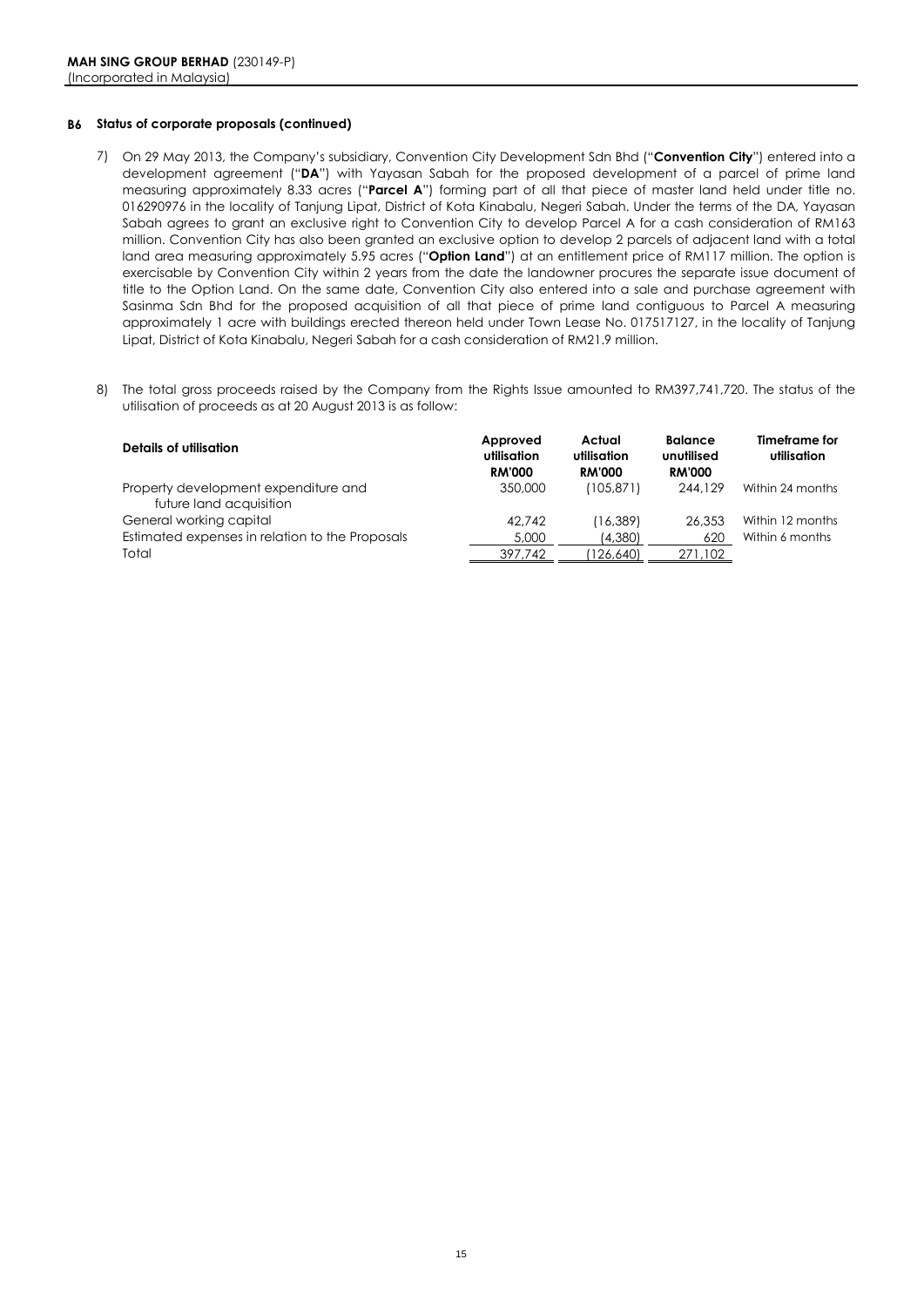#### **B7 Group borrowings**

Total group borrowings as at 30 June 2013 were as follows:

|                                 | Secured<br><b>RM'000</b> | Secured<br><b>RM'000</b> | Secured<br><b>RM'000</b> | Total<br><b>RM'000</b> |
|---------------------------------|--------------------------|--------------------------|--------------------------|------------------------|
| (Denominated in)                | (RM)                     | (Indonesian<br>Rupiah)   | (USD)                    |                        |
| Redeemable convertible bonds    |                          |                          |                          |                        |
| - after 12 months               | 279,619                  |                          |                          | 279.619                |
| Term loans payable              |                          |                          |                          |                        |
| - within 12 months              | 37,586                   | 3.715                    |                          | 41,301                 |
| - after 12 months               | 827,408                  | 10,585                   |                          | 837,993                |
|                                 | 864,994                  | 14,300                   |                          | 879,294                |
| Short term borrowings           | 7,820                    | 2.086                    | 2,528                    | 12,434                 |
| Bank overdrafts                 | 259                      |                          |                          | 259                    |
| Finance lease and hire purchase |                          |                          |                          |                        |
| - within 12 months              | 1,454                    |                          |                          | 1,454                  |
| - after 12 months               | 2,537                    |                          |                          | 2,537                  |
|                                 | 3.991                    | $\overline{\phantom{a}}$ | -                        | 3,991                  |
| Total                           | 1,156,683                | 16,386                   | 2,528                    | 1,175,597              |

#### **B8 Material litigation**

The Group is not engaged in any material litigation as at 20 August 2013, being the latest practicable date which is not earlier than 7 days from the date of issuance of this Interim Financial Report.

#### **B9 Derivatives Financial Instrument**

As at 30 June 2013, there were no outstanding foreign currency forward contracts.

#### **B10 Realised and unrealised earnings or losses disclosure**

The retained earnings as at 30 June 2013 and 31 December 2012 were analysed as follows:

|                                                            | 30/6/2013     | 31/12/2012 |
|------------------------------------------------------------|---------------|------------|
|                                                            | <b>RM'000</b> | RM'000     |
| Total retained earnings of the Group                       |               |            |
| - Realised                                                 | 634.262       | 616,308    |
| - Unrealised                                               | 62.625        | 60,464     |
|                                                            | 696.887       | 676.772    |
| Total share of accumulated losses from associated company  |               |            |
| - Realised                                                 | (73)          | (73)       |
|                                                            | 696.814       | 676.699    |
| Less: Consolidation adjustments                            | (2,146)       | (22, 912)  |
| Total group retained earnings as per consolidated accounts | 694.668       | 653,787    |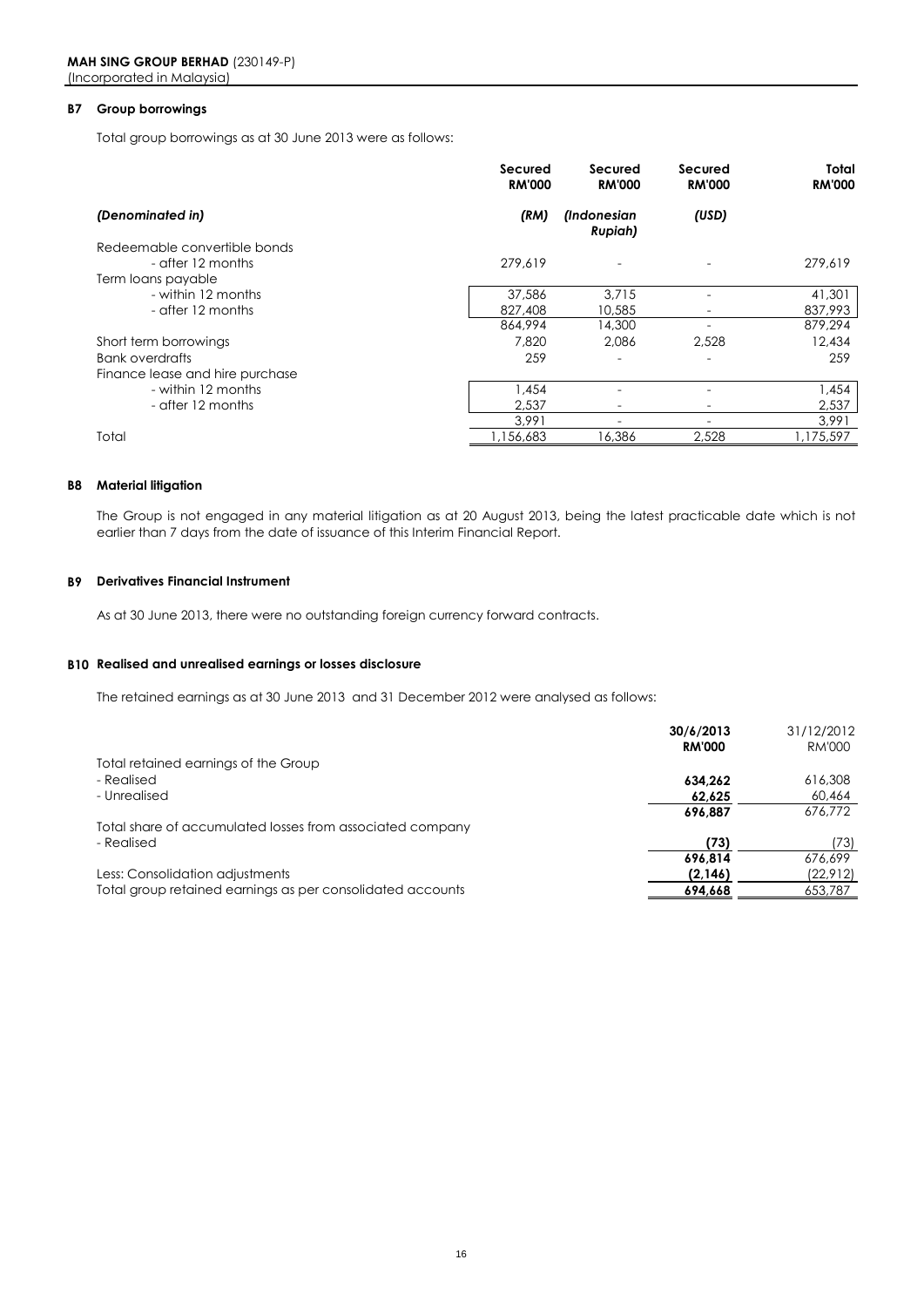#### **B11 Additional disclosures pursuant to para 16, Part A, Appendix 9B of Bursa Malaysia Securities Berhad Listing Requirements**

|                                                       | 3 months ended<br>30/6/2013<br><b>RM'000</b> | Period ended<br>30/6/2013<br><b>RM'000</b> |
|-------------------------------------------------------|----------------------------------------------|--------------------------------------------|
| Depreciation and amortisation                         | (4,005)                                      | (7,948)                                    |
| Allowance for slow-moving and impairment              |                                              |                                            |
| for inventories                                       | (362)                                        | (446)                                      |
| Gain on redemption of investments in short term funds |                                              |                                            |
| Impairment of intangible assets                       | (1,042)                                      | (1,042)                                    |
| Net foreign exchange gain                             | 77                                           | 110                                        |
| Net gain on foreign exchange forward contracts        |                                              | 30                                         |

Other than the items above which have been included in the income statement, there were no allowance for doubtful debts, impairment of assets and exceptional items affecting the results for the current financial period ended 30 June 2013.

#### **B12 Dividend proposed**

No dividend has been proposed for the first half of the year ended 30 June 2013.

In respect of the previous financial year ended 31 December 2012:

- i) At the Annual General Meeting held on 25 June 2013, the shareholders of the Company approved the first and final dividend of 7.6 sen per ordinary share of RM0.50 each comprising 0.4 sen per share less Malaysian Income Tax of 25% and single-tier dividend of 7.2 sen per share in respect of the financial year ended 31 December 2012 (2011: 11.0 sen per ordinary share of RM0.50 each, less Malaysian Income Tax of 25%).
- ii) The dividend will be paid on 20 September 2013.
- iii) A Depositor shall qualify for entitlement to the dividend only in respect of:
	- (a) Shares transferred into the Depositor's Securities Account before 4.00pm on 9 September 2013 in respect of transfers; and
	- (b) Shares bought on the Bursa Malaysia Securities Berhad up to 5.00pm on 4 September 2013 i.e. on a cum entitlement basis according to the Rules of Bursa Malaysia Securities Berhad.

#### **B13 Earnings per share ("EPS")**

#### **(a) Basic EPS**

The basic earnings per share has been calculated by dividing the Group's net profit attributable to ordinary equity holders for the period by the weighted average number of ordinary shares in issue.

|                                                                | 3 months ended |           | Period ended |           |
|----------------------------------------------------------------|----------------|-----------|--------------|-----------|
|                                                                | 30/6/2013      | 30/6/2012 | 30/6/2013    | 30/6/2012 |
| Net profit for the period (RM'000)                             | 69,826         | 60.066    | 139,300      | 119,986   |
| Weighted average number of ordinary<br>shares in issue ('000)* | 1.350.225      | 1.000.210 | 1.230.125    | 999,320   |
| Basic EPS (sen)                                                | 5.17           | 6.01      | 11.32        | 12.01     |